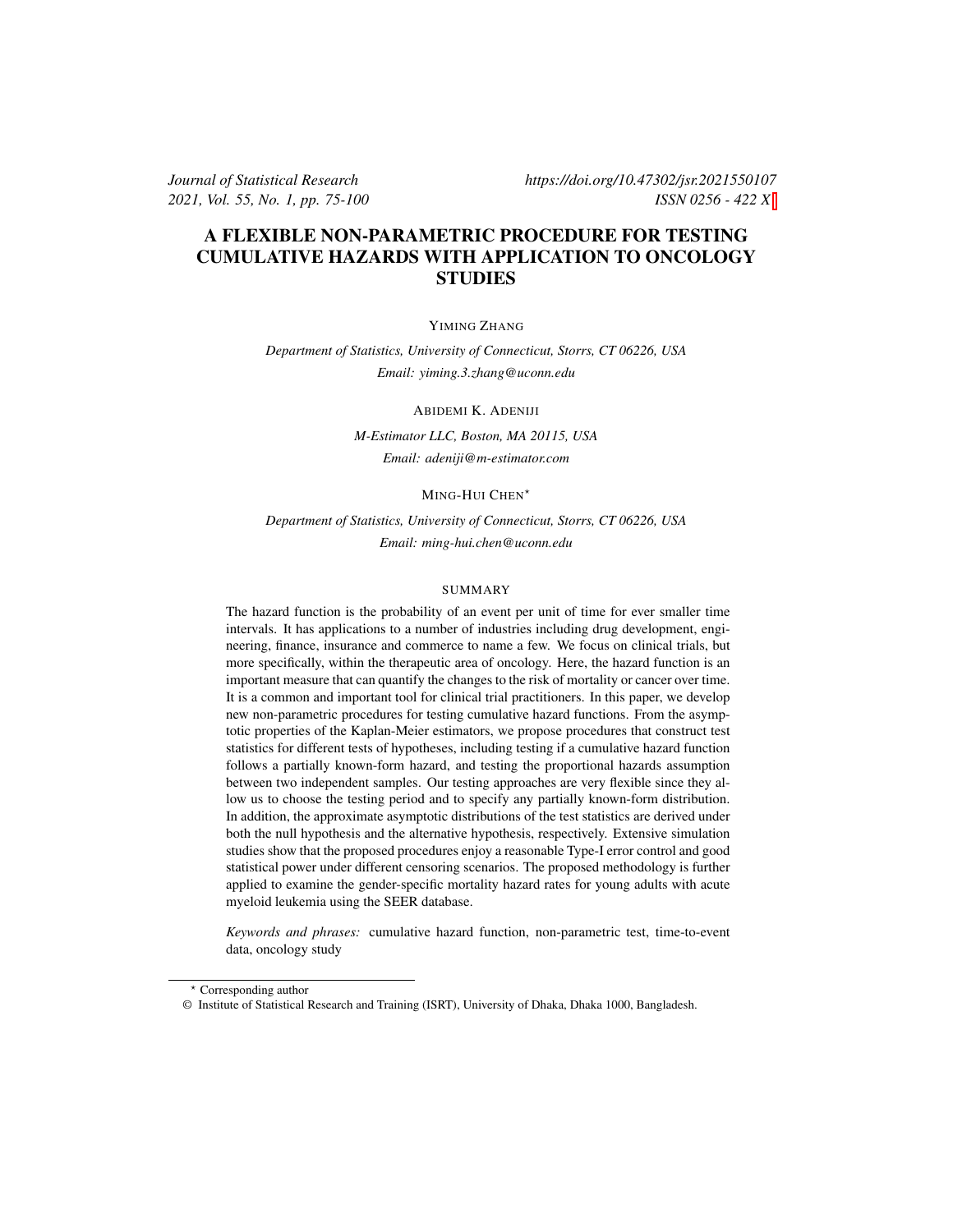# 1 Introduction

The hazard function is important to survival analysis because it describes the chance of an event of interest (for example, death or the recurrence of disease) in the next instant in time. Testing a hazard function with a known-form hazard is primarily achieved by testing the observed data via a corresponding distribution. For instance, to test a constant hazard, the exponentiality test is commonly used in practice. Existing statistical methodologies to test exponentiality for time-to-event data are mostly goodness-of-fit tests considering censored data. One of the most commonly used tests was proposed by [Hollander and Proschan](#page-24-0) [\(1979\)](#page-24-0) to compare the empirical distribution with a completely specified distribution. [Hollander and Pena](#page-24-1) [\(1992\)](#page-24-1) and [Li and Doss](#page-24-2) [\(1993\)](#page-24-2) proposed the Pearson-type Chi-square goodness-of-fit test. In recent literature, [Han et al.](#page-23-0) [\(2017\)](#page-23-0) used a piecewise exponential approach to identify violations to exponentiality with a better control of Type-I error under various censoring mechanisms. [Smuts et al.](#page-24-3) [\(2019\)](#page-24-3) proposed tests for exponentiality based on a conditional second-moment characterization approach.

The comparison of two hazard functions, the hazard ratio (HR), is a common measure in survival analysis. However, the HR between two samples only makes sense if the two hazard functions are proportional to each other. In addition, the proportional hazards (PH) assumption is important to the famous Cox's regression model [\(Cox, 1972\)](#page-23-1). Therefore, the PH test is widely discussed in the literature. Existing methods include [Wei](#page-25-0) [\(1984\)](#page-25-0), [Gill and Schumacher](#page-23-2) [\(1987\)](#page-23-2), [Dabrowska et al.](#page-23-3) [\(1989\)](#page-23-3), [Grambsch and Therneau](#page-23-4) [\(1994\)](#page-23-4), [Deshpande and Sengupta](#page-23-5) [\(1995\)](#page-23-5), [Sahoo and Sengupta](#page-24-4) [\(2016\)](#page-24-4), and [Xue et al.](#page-25-1) [\(2020\)](#page-25-1), etc. Besides, a hypothesis test for an increasing hazard ratio is developed by [Sahoo and Sengupta](#page-24-5) [\(2017\)](#page-24-5).

In oncology studies, the progression of disease from diagnosis is not consistent, therefore, a constant hazard function over time is not always expected. However, there's interest on testing whether the hazard function follows a particular form within a certain period. For instance, as illustrated in Figure [1,](#page-2-0) the data generated from a piecewise exponential distribution with change-points at  $t = 2$  and  $t = 20$  have a constant hazard function during  $t \in [2, 20]$ . However, the aforementioned goodness-of-fit tests cannot be applied to test the constant hazard function between  $t = 2$  and  $t = 20$ . Similarly, clinicians may also be interested in knowing whether the PH assumption holds within a certain period, rather than the full spectrum of time. For instance, some immunotherapies have been shown to have delayed clinical effects as compared to cytotoxic chemotherapy [\(Small et al., 2006;](#page-24-6) [Hodi et al., 2010;](#page-23-6) [Chen, 2013\)](#page-23-7). Therefore, the hazards between the treatment and control groups are non-proportional, however the PH assumption may still hold after the delayed period, allowing for an evaluation of the clinical benefit by the HR. To the best of our knowledge, few methodologies in the literature address testing hazard functions within a prespecified period. To address this challenge, we propose flexible non-parametric procedures and develop the corresponding test statistics for testing (i) a partially specified known-form hazard, and (ii) the proportional hazards assumption on a prespecified period.

In this paper, we propose the flexible non-parametric procedures for testing hazard functions based on the asymptotic properties of the Kaplan-Meier (KM) estimator [\(Kaplan and Meier, 1958\)](#page-24-7). We introduce a test statistic to evaluate whether a particular hazard function follows a known-form hazard on a selected period, this test statistic is a formulation of the KM estimators at the prespecified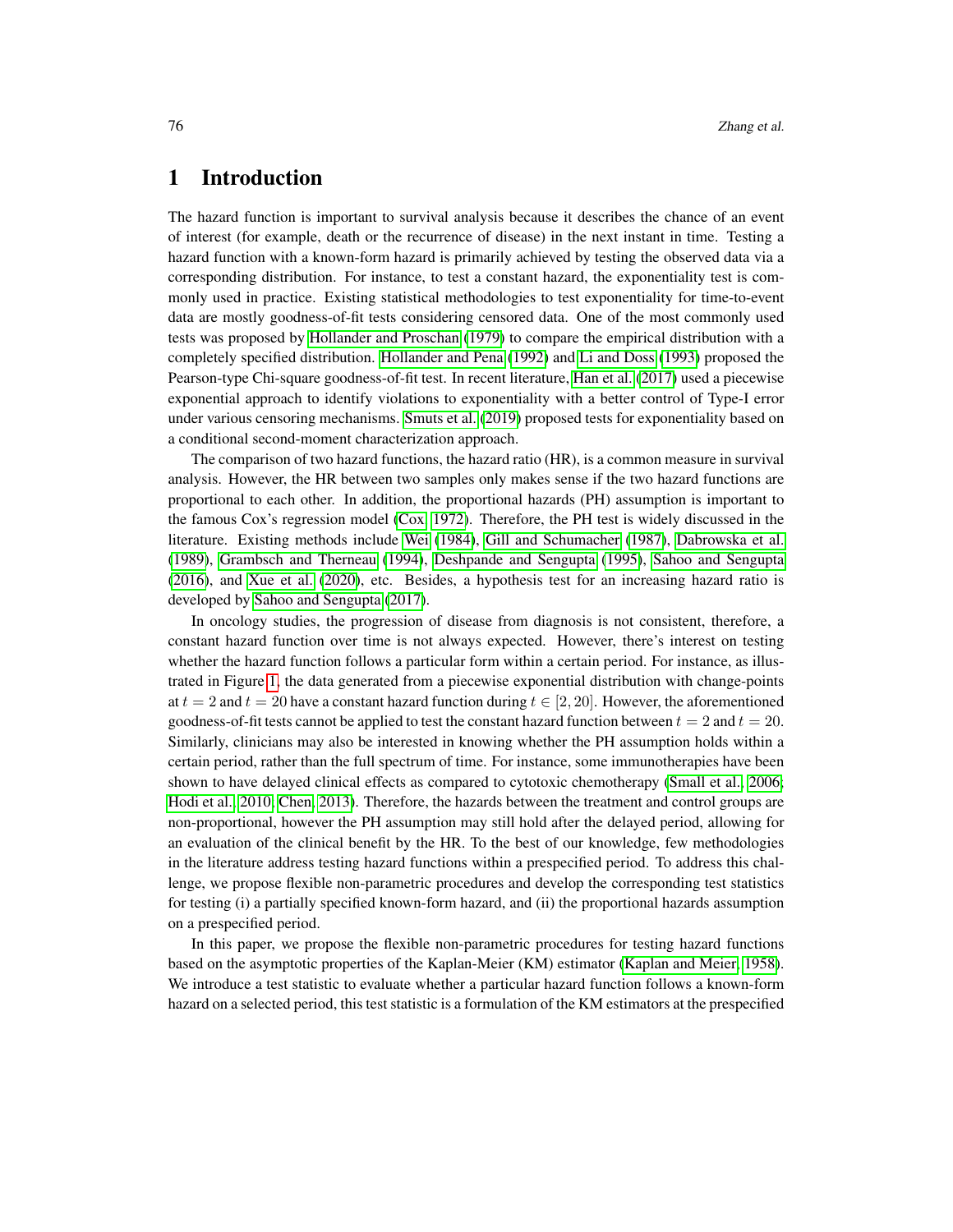knots of the testing period. An  $F$  approximation is applied to correct the Type-I inflation problem. The proposed approach is very flexible in practice since the form of the hazard function is only needed to be partially specified, and it is not restricted to exponentiality, it can be specified as the forms from other distributions. We then extend the testing procedure to a two-sample proportional hazards testing problem under a prespecified testing period. Extensive simulation studies show that the proposed methods enjoy a reasonable Type-I error control and good power in both the onesample and two-sample testing problems. The proposed methodology is further applied to examine the gender-specific mortality hazards for young adults with acute myeloid leukemia (AML) using the Surveillance, Epidemiology, and End Results (SEER) registry system.



<span id="page-2-0"></span>Figure 1: Testing constant hazard in a selected period of time.

The rest of the paper is organized as follows. Section 2 introduces the proposed non-parametric testing procedures for both the one-sample and two-sample problems, including the testing procedures and the distributions of the test statistics under both the null and alternative hypotheses. Section 3 presents simulation studies to examine the empirical performance of the proposed testing procedures on the Type-I error rate control and statistical power. In Section 4, we apply the proposed methodology to the AML data in young adults from the SEER database. The last chapter is a discussion on the proposed methods, it is provided in Section 5.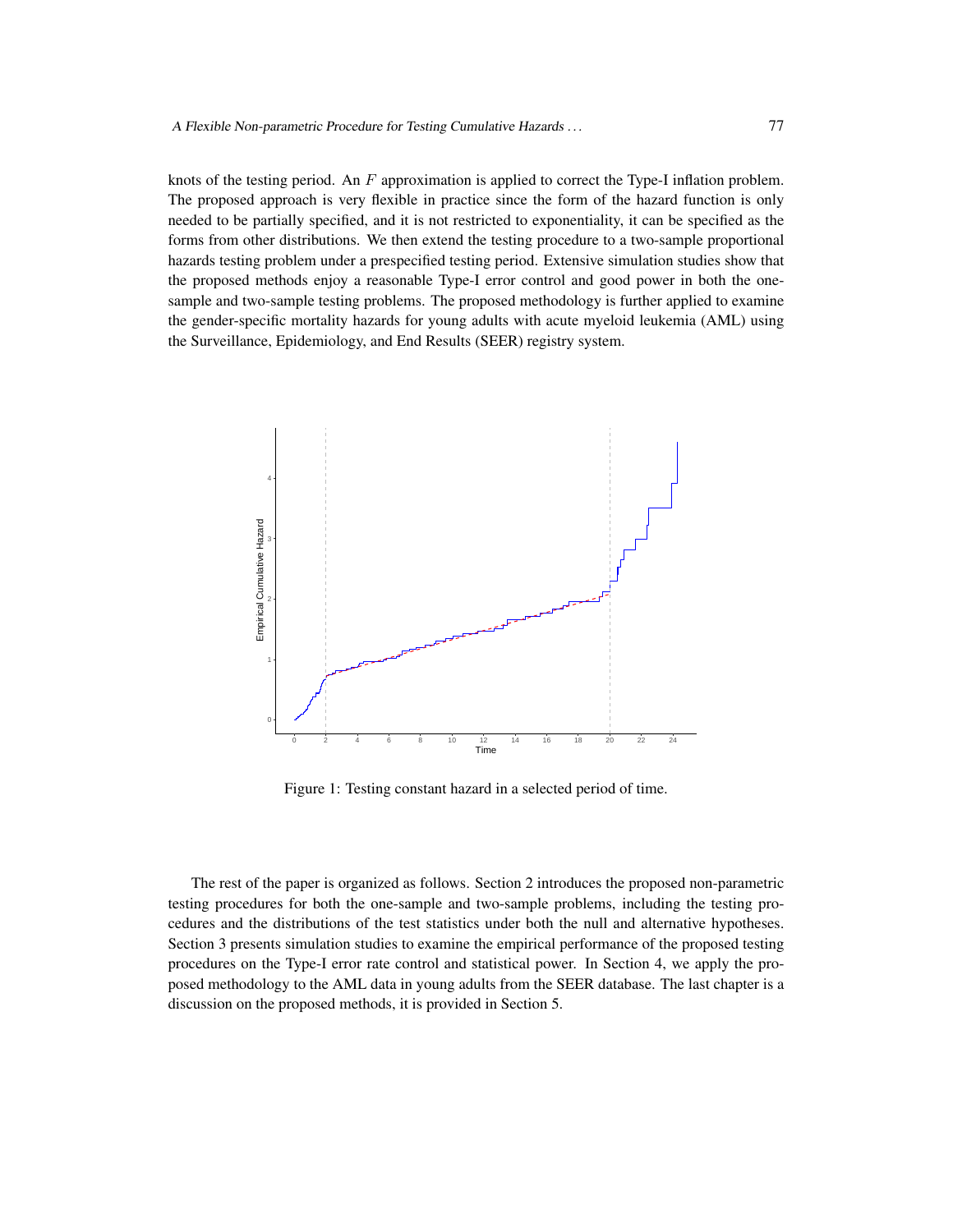# 2 Proposed Method

# 2.1 One-sample problem: testing a known-form hazard

## 2.1.1 Hypothesis specification

Suppose there are  $n$  independent subjects in a time-to-event dataset. Our main goal is to test whether the hazard function of the sample follows a partially known form within a prespecified period, such that  $h(t) = \lambda h_0(t)$  when  $t \in [t_l, t_u]$ , where  $\lambda$  is an unknown parameter, and  $t_l$  and  $t_u$  are the lower and upper bounds of the testing period. The form of  $h_0(t)$  is determined by the testing problem, for instance,  $h_0(t) = 1$  for testing a constant hazard. Then, the hypothesis is equivalently written as for  $t \in [t_l, t_u],$ 

<span id="page-3-0"></span>
$$
H_0: H(t) = \lambda H_0(t) - \lambda H_0(t_l) + H(t_l) \text{ versus}
$$
  
\n
$$
H_A: H(t) \neq \lambda H_0(t) - \lambda H_0(t_l) + H(t_l),
$$
\n(2.1)

where  $H(t) = \int_0^t h(u)du$  denote the cumulative hazard function of the sample and  $H_0(t)$  =  $\int_0^t h_0(u)du$  is the partially known cumulative hazard form. The null hypothesis assumes that the cumulative hazard function follows a specific form  $\lambda H_0(t) - \lambda H_0(t) + H(t)$  between  $t_l$  and  $t_u$ . If  $t_l = 0$  and  $t_u = \infty$ , the hypothesis [\(2.1\)](#page-3-0) reduces to

<span id="page-3-1"></span>
$$
H_0: H(t) = \lambda H_0(t) \text{ versus } H_A: H(t) \neq \lambda H_0(t). \tag{2.2}
$$

The hypotheses [\(2.1\)](#page-3-0) and [\(2.2\)](#page-3-1) allow for a flexible choice of the cumulative hazard function in the null hypothesis by specifying any  $H_0(t)$ . For instance, we can choose  $H_0(t) = t$  to test a constant hazard, or  $H_0(t) = t^{\alpha}$  to test if  $H(t)$  has the same form as a Weibull distribution with a known shape parameter  $\alpha$ .

In pursuit of testing the hypothesis [\(2.1\)](#page-3-0), we start with a partition of the domain of  $t \in [t_l, t_u]$ , where the prespecified knots are denoted as  $t_l = t_0 < t_1 < t_2 < \ldots, t_{k-1} < t_k = t_u$ . The survival rates of the knots are denoted as  $\boldsymbol{\theta} = (S_{t_0}, S_{t_1}, S_{t_2}, \dots, S_{t_k})^T$ . Consider a function of  $\boldsymbol{\theta}$ , given by

$$
g(\boldsymbol{\theta}) = \left(\frac{\Delta H(t_1)}{\Delta H_0(t_1)}, \frac{\Delta H(t_2)}{\Delta H_0(t_2)}, \dots, \frac{\Delta H(t_k)}{\Delta H_0(t_k)}\right)^T, \tag{2.3}
$$

where  $\Delta H(t_i) = H(t_i) - H(t_{i-1}) = -\log S_{t_i} - (-\log S_{t_{i-1}})$ , and  $\Delta H_0(t_i) = H_0(t_i) - H_0(t_{i-1})$ for  $i = 1, 2, \ldots, k$ . With respect to each element in  $g(\theta)$ , the numerator is the difference of the true cumulative hazards  $(H(t)$ 's) between two adjacent knots, while the denominator is the difference of the  $H_0(t)$ 's specified in the null hypothesis between two adjacent knots. Under the null hypothesis [\(2.1\)](#page-3-0), all the elements of  $g(\theta)$  are consistent to the unknown parameter  $\lambda$ . Thus, we re-specify the hypothesis as

<span id="page-3-2"></span>
$$
H_0: cg(\theta) = 0 \text{ versus } H_A: cg(\theta) \neq 0,
$$
\n(2.4)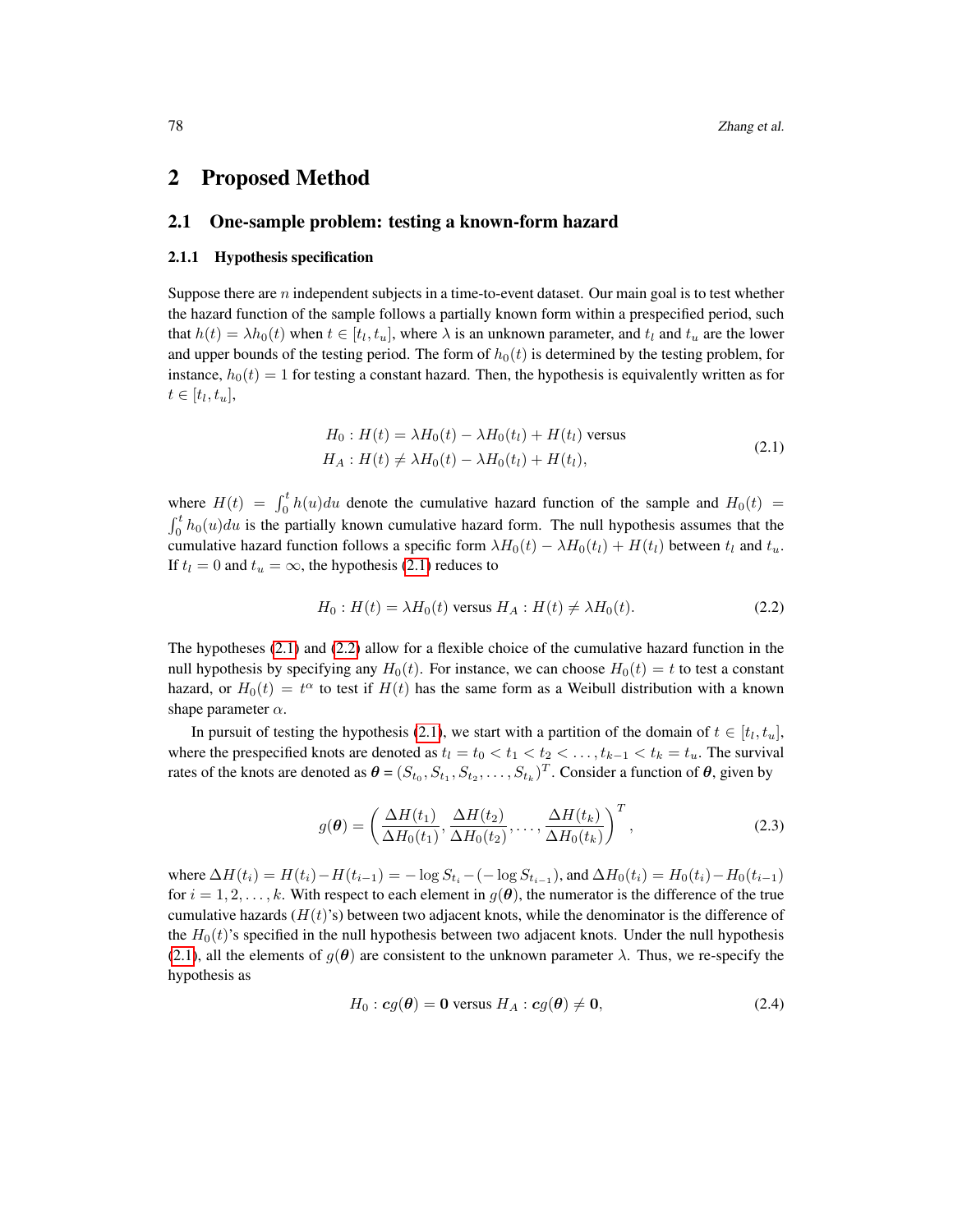where c is a  $(k - 1) \times k$  contrast matrix given by

<span id="page-4-2"></span>
$$
c = \begin{bmatrix} 1 & & & & -1 \\ & 1 & 0 & & -1 \\ & & 1 & & -1 \\ & & & \ddots & \vdots \\ & & & & 1 & -1 \end{bmatrix}.
$$
 (2.5)

If the null hypothesis in [\(2.1\)](#page-3-0) is false, we should reject the null hypothesis in [\(2.4\)](#page-3-2) as well.

## 2.1.2 Testing procedures

We construct the testing statistic based on the KM estimator and its asymptotic properties which are broadly discussed in [Breslow and Crowley](#page-23-8) [\(1974\)](#page-23-8), [Wang et al.](#page-25-2) [\(1986\)](#page-25-2), and [Tsai et al.](#page-25-3) [\(1987\)](#page-25-3).

**Theorem 1.** Let  $\hat{\theta} = (\hat{S}_{t_0}, \hat{S}_{t_1}, \hat{S}_{t_2}, \dots, \hat{S}_{t_k})^T$  denote the Kaplan-Meier estimators of  $\theta$ . Under the *null hypothesis [\(2.4\)](#page-3-2), we have*

<span id="page-4-0"></span>
$$
T_1 = n(\mathbf{c}g(\hat{\boldsymbol{\theta}}))^T (\mathbf{c} \nabla g(\hat{\boldsymbol{\theta}})^T \Sigma \nabla g(\hat{\boldsymbol{\theta}}) \mathbf{c}^T)^{-1} \mathbf{c}g(\hat{\boldsymbol{\theta}}) \xrightarrow{D} \chi^2_{k-1}
$$
 (2.6)

*as*  $n \to \infty$ *, where*  $\Sigma$  *is a*  $(k+1) \times (k+1)$  *covariance matrix and*  $\nabla g(\hat{\theta})$  *denotes the gradient of*  $g(\hat{\theta})$  *with respect to*  $\hat{\theta}$ *.* 

*Proof.* Following [Breslow and Crowley](#page-23-8) [\(1974\)](#page-23-8), the asymptotic properties of the KM estimators imply that  $\sqrt{n}(\hat{S}(t) - S(t))$  converges in distribution to a Gaussian process with expectation 0 and a covariance function. Thus, the vector of the KM estimators,  $\hat{\theta}$ , follows an asymptotic multivariate normal distribution such that

<span id="page-4-3"></span>
$$
\sqrt{n}(\hat{\theta} - \theta) \xrightarrow{D} N(\mathbf{0}, \Sigma) \quad \text{as } n \to \infty. \tag{2.7}
$$

The asymptotic distribution of  $g(\hat{\theta})$  can be obtained by the Delta method [\(Casella and Berger, 2001\)](#page-23-9) as

<span id="page-4-1"></span>
$$
\sqrt{n}(g(\hat{\boldsymbol{\theta}}) - g(\boldsymbol{\theta})) \xrightarrow{D} N(\mathbf{0}, \nabla g(\hat{\boldsymbol{\theta}})^T \Sigma \nabla g(\hat{\boldsymbol{\theta}})) \quad \text{as } n \to \infty.
$$
 (2.8)

The gradient of  $g(\hat{\theta})$  with respect to  $\hat{\theta}$  is a  $(k+1) \times k$  matrix given by

$$
\nabla g(\hat{\theta}) = \begin{bmatrix}\n\frac{1}{\Delta H_0(t_1)\hat{S}_{t_0}} & 0 & 0 & 0 & \dots & 0 & 0 \\
\frac{-1}{\Delta H_0(t_1)\hat{S}_{t_1}} & \frac{1}{\Delta H_0(t_2)\hat{S}_{t_2}} & 0 & 0 & \dots & 0 & 0 \\
0 & \frac{-1}{\Delta H_0(t_2)\hat{S}_{t_2}} & \frac{1}{\Delta H_0(t_3)\hat{S}_{t_2}} & 0 & \dots & 0 & 0 \\
\vdots & \vdots & \vdots & \vdots & \vdots & \vdots & \vdots \\
0 & 0 & 0 & 0 & \dots & 0 & \frac{1}{\Delta H_0(t_k)\hat{S}_{t_{k-1}}}\n\end{bmatrix}
$$

.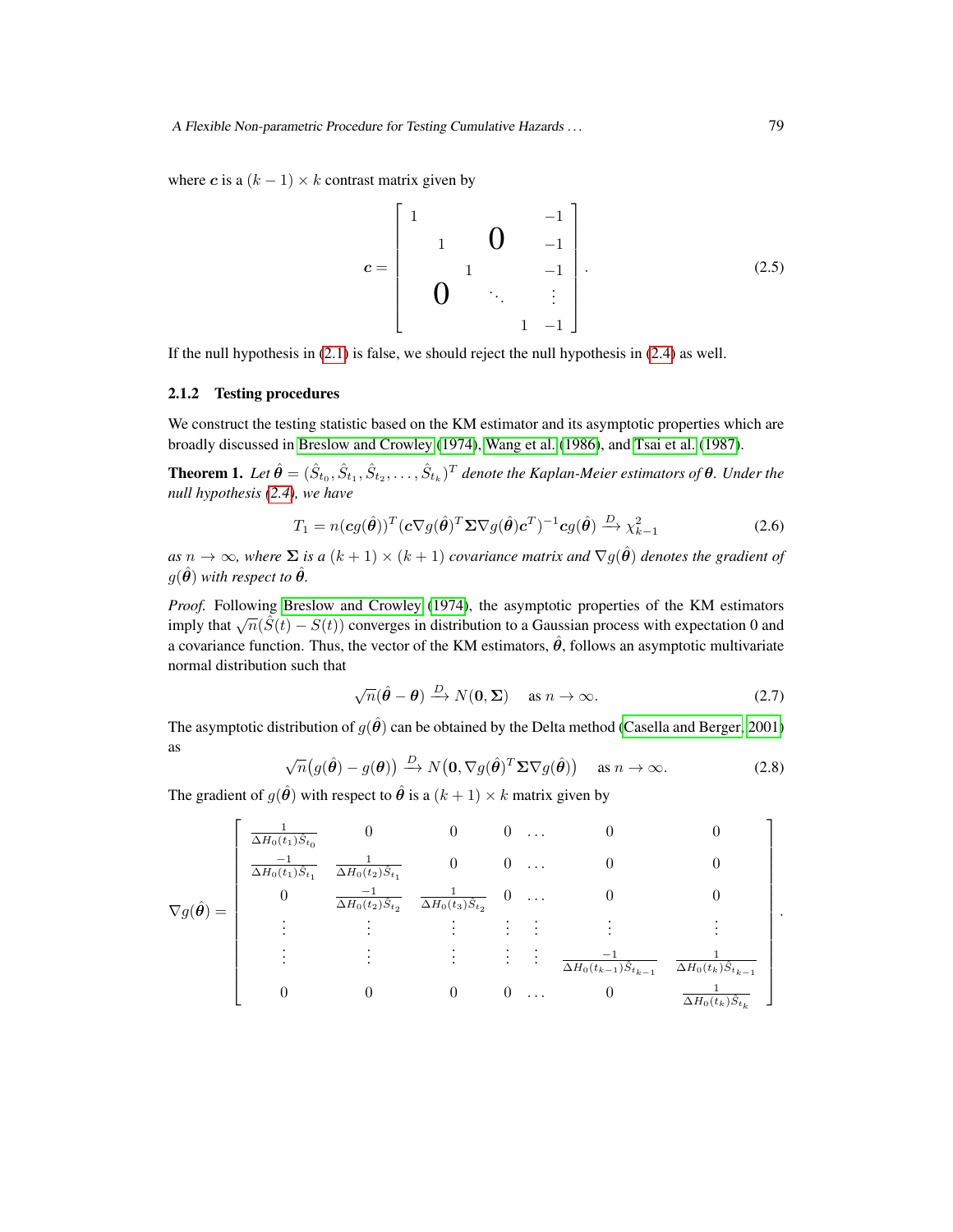.

Thus, under the null hypothesis [\(2.4\)](#page-3-2) and  $cg(\theta) = 0$ , [\(2.6\)](#page-4-0) directly follows from [\(2.8\)](#page-4-1).  $\Box$ 

We then substitute the covariance matrix  $\Sigma$  by its estimator  $\widehat{\Sigma}$  to obtain an approximation of the test statistic  $T_1$  under the null hypothesis, which is given by

$$
T_1^* = n(\mathbf{c}g(\hat{\boldsymbol{\theta}}))^T (\mathbf{c} \nabla g(\hat{\boldsymbol{\theta}})^T \widehat{\boldsymbol{\Sigma}} \nabla g(\hat{\boldsymbol{\theta}}) \mathbf{c}^T)^{-1} \mathbf{c}g(\hat{\boldsymbol{\theta}})^{\text{ approx}} \chi^2_{k-1}.
$$
 (2.9)

In practice, the elements in the estimated covariance matrix  $\hat{\Sigma}$  can be obtained by the Greenwood formula [\(Breslow and Crowley, 1974;](#page-23-8) [Wang et al., 1986\)](#page-25-2), denoted as  $\hat{\Sigma} = n\tilde{\Sigma}$ . The diagonal elements in  $\tilde{\Sigma}$  are given by the Greenwood formula such that  $\widehat{\text{Var}}[\hat{S}_{t_i}] = \hat{S}_{t_i}^2 \sum_{t^{(h)} \leq t_i} \frac{d_h}{n_h(n_h - d_h)},$ where  $d_h$  and  $n_h$  denote the number of death and the number of patients at risk at  $t^{(h)}$ , respectively. The off-diagonal elements in  $\tilde{\Sigma}$  are obtained by  $\widehat{\text{Cov}}(\hat{S}_{t_j}, \hat{S}_{t_i}) = \frac{\hat{S}_{t_i}}{\hat{S}_{t_j}} \widehat{\text{Var}}(\hat{S}_{t_j})$ , where  $t_j < t_i$  and  $i, j = 0, 1, 2, \ldots, k.$ 

*Remark* 1*.* According to [Mushfiqur Rashid et al.](#page-24-8) [\(2000\)](#page-24-8), the Chi-square critical value, derived from the asymptotic theory, allows too many rejections under the null hypothesis and inflates the significance level. Thus, to circumvent this problem, we consider an alternative testing statistic given by

<span id="page-5-0"></span>
$$
T_2^* = \frac{T_1^*}{n} \times \frac{n-k+2}{k-1} \stackrel{\text{approx}}{\sim} F_{k-1, n-k+2}
$$
 (2.10)

under the null hypothesis. The proof of [\(2.10\)](#page-5-0) directly follows with the result from [Muirhead](#page-24-9) [\(1982\)](#page-24-9). We recommend to use  $T_2^*$  in practice as we find that the F correction does correct the alpha inflation problem in our numerical studies.

*Remark* 2. When  $t_0 = 0$  or there are no events between 0 and  $t_0$ , the estimate of  $\hat{S}_{t_0}$  is fixed because  $\hat{S}_{t_0} = 1$  and  $-log(\hat{S}_{t_0}) = 0$ , which make  $\theta$  and  $\hat{\theta}$  have one fewer element. The  $k \times k$  matrix of the gradient of  $g(\hat{\theta})$  with respect to  $\hat{\theta} = (\hat{S}_{t_1}, \hat{S}_{t_2}, \dots, \hat{S}_{t_k})^T$  is given by

$$
\nabla g(\hat{\theta}) = \begin{bmatrix}\n\frac{-1}{\Delta H_0(t_1)\hat{S}_{t_1}} & \frac{1}{\Delta H_0(t_2)\hat{S}_{t_1}} & 0 & 0 & \dots & 0 & 0 \\
0 & \frac{-1}{\Delta H_0(t_2)\hat{S}_{t_2}} & \frac{1}{\Delta H_0(t_3)\hat{S}_{t_2}} & 0 & \dots & 0 & 0 \\
\vdots & \vdots & \vdots & \vdots & \vdots & \vdots & \vdots \\
\vdots & \vdots & \vdots & \vdots & \vdots & \vdots \\
0 & 0 & 0 & 0 & \dots & 0 & \frac{1}{\Delta H_0(t_k)\hat{S}_{t_k}}\n\end{bmatrix}
$$

*Remark* 3. If there are no events in  $[t_{i-1}, t_i)$  where  $i > 1$ , the inverse of the covariance matrix might have a singularity problem. To correct this problem, we drop the knot at  $t_{i-1}$  and combine  $[t_{i-1}, t_i)$  with  $[t_{i-2}, t_{i-1})$ . Before conducting the hypothesis test, we repeat this procedure until all the intervals have at least one event.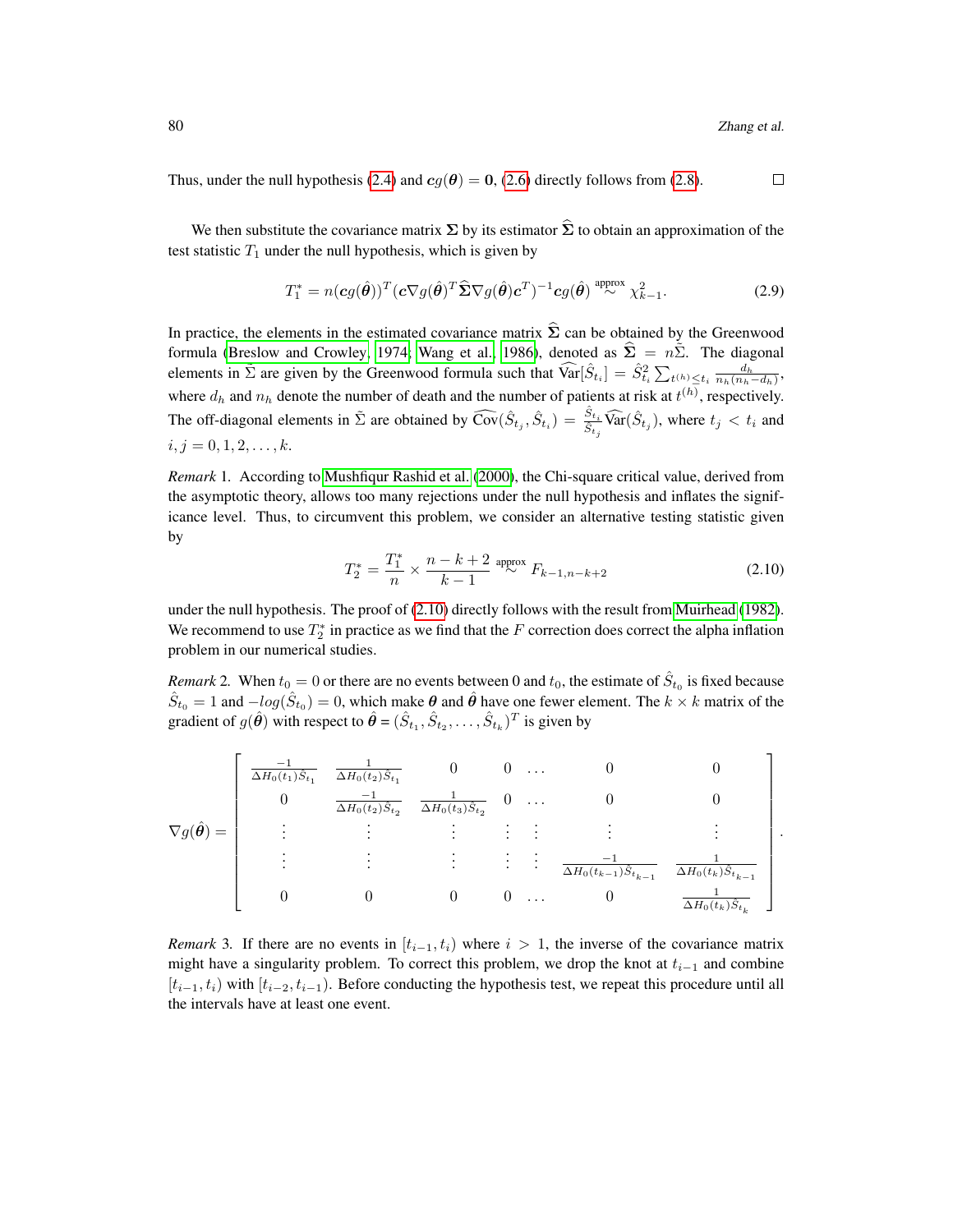#### 2.1.3 Power of the test

The distribution of the test statistic under a given alternative hypothesis can be derived in a similar procedure. Suppose that the hazard function under the alternative hypothesis is a known distribution, that is,

<span id="page-6-1"></span>
$$
H_A: cg(\theta) = \mu, \tag{2.11}
$$

where  $\mu$  is a known vector. Given the fixed knots  $t_0, t_1, t_2, \ldots, t_k$ , the distribution of the test statistic under the alternative hypothesis is given as follows.

*Corollary* 2.1. Given  $cg(\theta) = \mu$ , the distribution of  $T_1^*$  is an approximated non-central Chi-square distribution given by

$$
T_1^* = n(\mathbf{c}g(\hat{\boldsymbol{\theta}}))^T (\mathbf{c} \nabla g(\hat{\boldsymbol{\theta}})^T \widehat{\boldsymbol{\Sigma}} \nabla g(\hat{\boldsymbol{\theta}}) \mathbf{c}^T)^{-1} \mathbf{c}g(\hat{\boldsymbol{\theta}})^{\text{ approx}} \chi^2_{k-1,\nu},
$$
(2.12)

where  $\nu = \frac{n}{2}\mu^T(c\nabla g(\hat{\theta})^T \hat{\Sigma} \nabla g(\hat{\theta}) c^T)^{-1} \mu$  is the noncentrality parameter.

Similar to [\(2.10\)](#page-5-0), the distribution of  $T_2^*$  under the alternative hypothesis follows an approximated non-central F distribution with degree of freedom  $k - 1$  and  $n - k + 2$ , and a non-central parameter ν. Therefore, given  $\Sigma$ ,  $g(\theta)$ , and  $\nabla g(\theta)$  estimated from the pilot studies, the power of the test can be calculated by  $1 - P(F_{k-1,n-k+2,1-\alpha}^*)$ , where P is the cumulative distribution function of the aforementioned non-central F distribution, and  $F_{k-1,n-k+2,1-\alpha}^*$  denotes the F critical value at a  $1 - \alpha$  confidence level under the null hypothesis.

# 2.2 Two-sample problem: testing proportional hazards

## 2.2.1 Hypothesis specification

Suppose that there are  $n_1$  and  $n_2$  independent subjects in the two independent groups, respectively. In order to test if the hazard functions of the two groups are proportional to each other in a prespecified testing period  $[t_l, t_u]$ , the null hypothesis is specified as for  $t \in [t_l, t_u]$ ,

<span id="page-6-0"></span>
$$
H_0: \frac{H_1(t) - H_1(t_l)}{H_2(t) - H_2(t_l)} = \lambda \text{ versus } H_A: \frac{H_1(t) - H_1(t_l)}{H_2(t) - H_2(t_l)} \neq \lambda,
$$
\n(2.13)

where  $t_l$  and  $t_u$  are the lower and upper bounds of the testing period,  $H_1(t)$  and  $H_2(t)$  denote the cumulative hazard functions of group 1 and group 2, respectively, and  $\lambda$  is the constant unknown hazard ratio between these two independent samples. When  $t<sub>l</sub> = 0$  and  $t<sub>u</sub> = \infty$ , the hypothesis [\(2.13\)](#page-6-0) reduces to

$$
H_0: \frac{H_1(t)}{H_2(t)} = \lambda \text{ versus } H_A: \frac{H_1(t)}{H_2(t)} \neq \lambda. \tag{2.14}
$$

Similar to the testing procedure for the one-sample problem, a partition of the testing period is prespecified with  $k + 1$  knots distributed on the domain of t, denoted as  $t<sub>l</sub> = t<sub>0</sub> < t<sub>1</sub> < t<sub>2</sub> <$  $\dots, t_{k-1} < t_k = t_u$ . The survival rates at the knots in the two groups are denoted by  $\theta_1 =$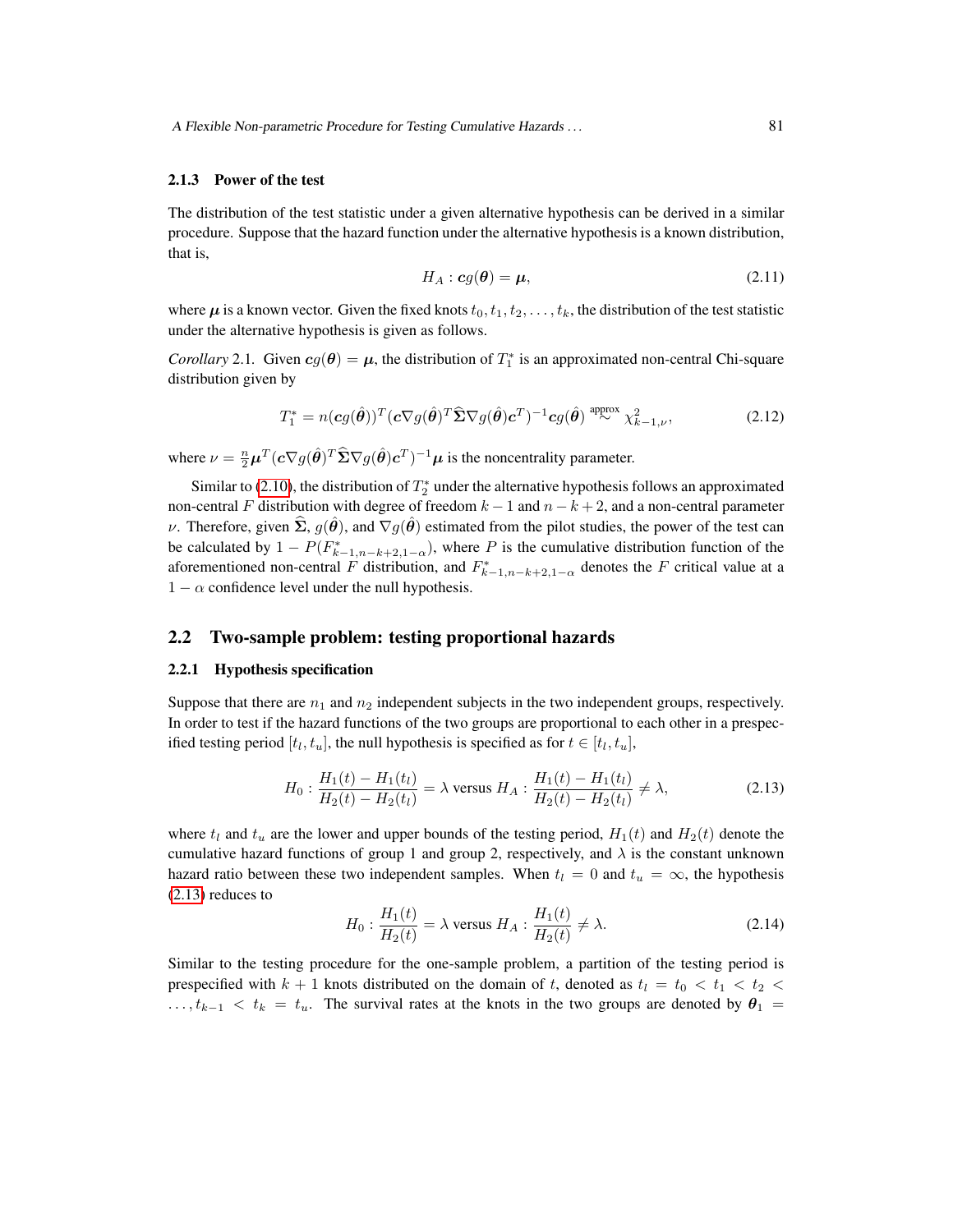$(S_{1t_0}, S_{1t_1}, S_{1t_2}, \ldots, S_{1t_k})^T$  and  $\theta_2 = (S_{2t_0}, S_{2t_1}, S_{2t_2}, \ldots, S_{2t_k})^T$ , respectively, and  $\theta^T = (\theta_1^T, \theta_2^T)$ . Consider a function of  $\theta$ , given by

$$
g(\boldsymbol{\theta}) = \left(\frac{\Delta H_1(t_1)}{\Delta H(t_1)}, \frac{\Delta H_1(t_2)}{\Delta H(t_2)}, \dots, \frac{\Delta H_1(t_k)}{\Delta H(t_k)}\right)^T, \tag{2.15}
$$

where  $\Delta H(t_i) = \Delta H_1(t_i) + \Delta H_2(t_i)$ , and  $\Delta H_1(t_i) = H_1(t_i) - H_1(t_{i-1}) = -\log S_{1t_i}$  $(-\log S_{1t_{i-1}})$  and  $\Delta H_2(t_i) = H_2(t_i) - H_2(t_{i-1}) = -\log S_{2t_i} - (-\log S_{2t_{i-1}})$  are the differences of the cumulative hazard functions between the two adjacent knots in group 1 and group 2, respectively. If the proportional hazards assumption holds, then all of elements  $g(\theta)$  will be consistent to  $\lambda/(1 + \lambda)$ . Thus, in similar fashion to the one-sample problem, we test the following hypothesis

<span id="page-7-0"></span>
$$
H_0: cg(\theta) = 0 \text{ versus } H_A: cg(\theta) \neq 0,
$$
\n(2.16)

where c is a  $(k - 1) \times k$  contrast matrix given in [\(2.5\)](#page-4-2).

## 2.2.2 Testing procedures

**Theorem 2.** Let  $\hat{\theta} = (\hat{S}_{1t_0}, \hat{S}_{1t_1}, \hat{S}_{1t_2}, \ldots, \hat{S}_{1t_k}, \hat{S}_{2t_0}, \hat{S}_{2,t_1}, \hat{S}_{2,t_2}, \ldots, \hat{S}_{2,t_k})^T$  denote the Kaplan-*Meier estimators of*  $\theta$ ,  $N = \frac{n_1 n_2}{n_1 + n_2}$ ,  $\frac{n_1}{n_1 + n_2} \rightarrow m_1$  and  $\frac{n_2}{n_1 + n_2} \rightarrow m_2$  as  $n_1 \rightarrow \infty$  and  $n_2 \rightarrow \infty$ . *Assume that*

<span id="page-7-1"></span>
$$
0 < m_1 < 1 \text{ and } 0 < m_2 < 1. \tag{2.17}
$$

*Then, under the null hypothesis [\(2.16\)](#page-7-0), we have*

$$
T_3 = N(cg(\hat{\theta}))^T (c\nabla g(\hat{\theta})^T \Sigma \nabla g(\hat{\theta}) c^T)^{-1} cg(\hat{\theta}) \xrightarrow{D} \chi^2_{k-1}
$$
 (2.18)

 $as\ n_1\to\infty$  *and*  $n_2\to\infty$ .  $\nabla g(\hat{\theta})$  *denotes the gradient of*  $g(\hat{\theta})$  *with respect to*  $\hat{\theta}$  *and*  $\Sigma$  *is a*  $(2k + 2) \times (2k + 2)$  *covariance matrix given by* 

<span id="page-7-2"></span>
$$
\Sigma = \begin{bmatrix} m_2 \Sigma_1 & \mathbf{0}_{k+1} \\ \mathbf{0}_{k+1} & m_1 \Sigma_2 \end{bmatrix},
$$
 (2.19)

*where*  $\Sigma_1$  *and*  $\Sigma_2$  *are the asymptotic covariance matrix of*  $\sqrt{n_1}(\hat{\theta}_1 - \theta_1)$  *and*  $\sqrt{n_2}(\hat{\theta}_2 - \theta_2)$ *, respectively, and*  $\mathbf{0}_{k+1}$  *is a*  $(k+1) \times (k+1)$  *zero matrix.* 

*Proof.* Following the asymptotic properties of the KM estimators [\(2.7\)](#page-4-3), we have

$$
\sqrt{n_1}(\hat{\theta}_1 - \theta_1) \xrightarrow{D} N(\mathbf{0}, \Sigma_1) \text{ as } n_1 \to \infty,
$$
  

$$
\sqrt{n_2}(\hat{\theta}_2 - \theta_2) \xrightarrow{D} N(\mathbf{0}, \Sigma_2) \text{ as } n_2 \to \infty.
$$

With the assumption  $(2.17)$ , we have

$$
\sqrt{N}(\hat{\theta} - \theta) \xrightarrow{D} N(\mathbf{0}, \Sigma), \tag{2.20}
$$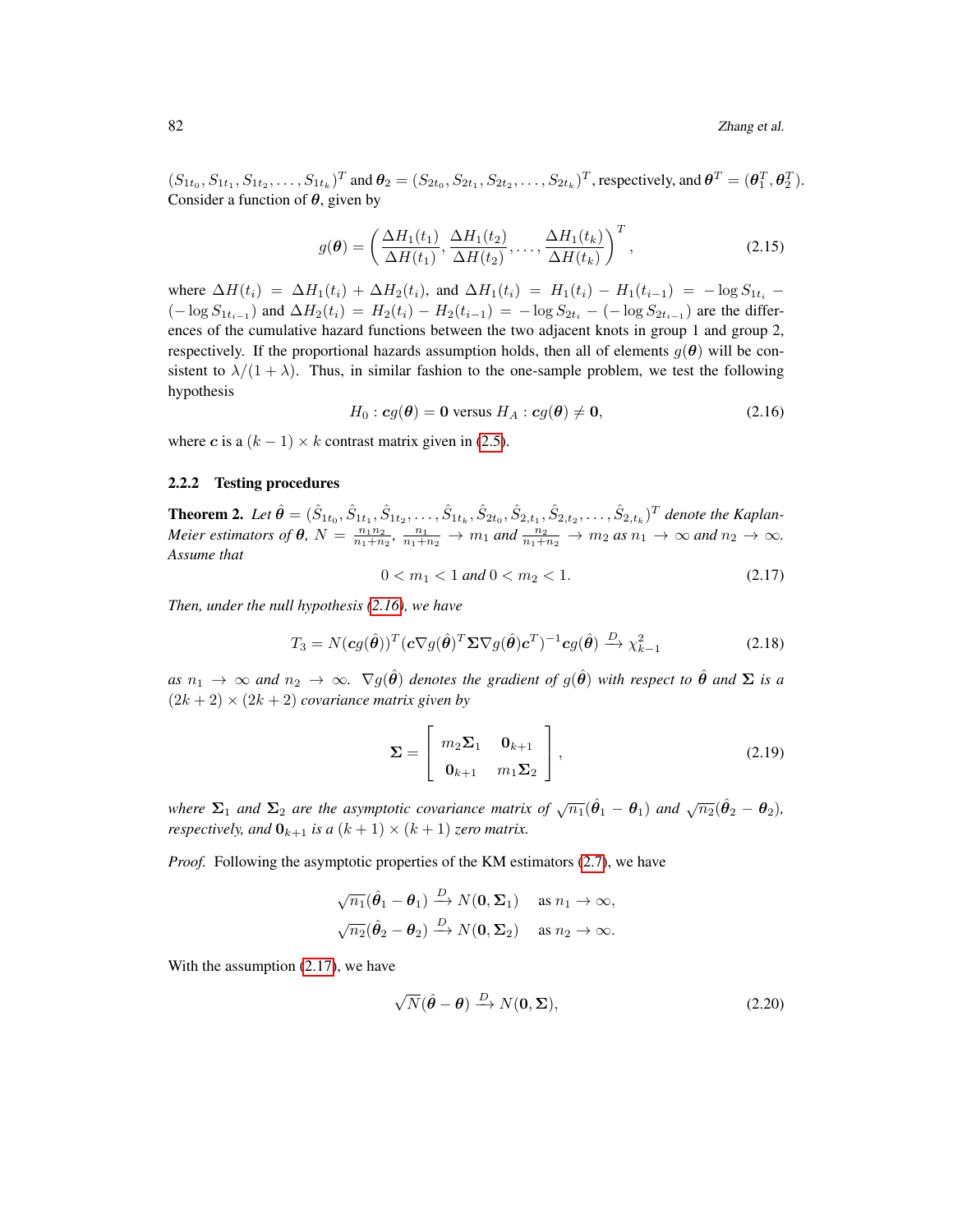where  $\Sigma$  is given in [\(2.19\)](#page-7-2). By applying the Delta method, the asymptotic distribution of  $g(\hat{\theta})$  is written as

<span id="page-8-0"></span>
$$
\sqrt{N}(g(\hat{\boldsymbol{\theta}}) - g(\boldsymbol{\theta})) \xrightarrow{D} N(\mathbf{0}, \nabla g(\hat{\boldsymbol{\theta}})^T \Sigma \nabla g(\hat{\boldsymbol{\theta}})) \quad \text{as } n_1 \to \infty \text{ and } n_2 \to \infty,
$$
 (2.21)

where  $\nabla g(\hat{\theta})$  is the gradient of  $g(\hat{\theta})$  with respect to  $\hat{\theta}$  with dimension  $(2k+2) \times k$ , which is given by

$$
\nabla g(\hat{\theta}) = \begin{bmatrix}\n\frac{\Delta H_2(t_1)}{\hat{S}_{1t_0}\Delta H(t_1)^2} & 0 & 0 & 0 & \dots & 0 & 0 \\
\frac{-\Delta H_2(t_1)}{\hat{S}_{1t_1}\Delta H(t_1)^2} & \frac{\Delta H_2(t_2)}{\hat{S}_{1t_2}\Delta H(t_2)^2} & 0 & 0 & \dots & 0 & 0 \\
0 & \frac{-\Delta H_2(t_2)}{\hat{S}_{1t_2}\Delta H(t_2)^2} & \frac{\Delta H_2(t_3)}{\hat{S}_{1t_2}\Delta H(t_3)^2} & 0 & \dots & 0 & 0 \\
\vdots & \vdots & \vdots & \vdots & \vdots & \vdots & \vdots \\
\vdots & \vdots & \vdots & \vdots & \vdots & \vdots \\
\frac{-\Delta H_1(t_1)}{\hat{S}_{2t_0}\Delta H(t_1)^2} & 0 & 0 & 0 & \dots & 0 & \frac{-\Delta H_2(t_k)}{\hat{S}_{1t_k-1}\Delta H(t_{k-1})^2} & \frac{\Delta H_2(t_k)}{\hat{S}_{1t_k-1}\Delta H(t_k)^2} \\
\frac{-\Delta H_1(t_1)}{\hat{S}_{2t_1}\Delta H(t_1)^2} & 0 & 0 & \dots & 0 & 0 & 0 \\
\frac{-\Delta H_1(t_1)}{\hat{S}_{2t_1}\Delta H(t_1)^2} & \frac{-\Delta H_1(t_2)}{\hat{S}_{2t_2}\Delta H(t_2)^2} & 0 & 0 & \dots & 0 & 0 \\
0 & \frac{\Delta H_1(t_2)}{\hat{S}_{2t_2}\Delta H(t_2)^2} & \frac{-\Delta H_1(t_3)}{\hat{S}_{2t_2}\Delta H(t_3)^2} & 0 & \dots & 0 & 0 \\
\vdots & \vdots & \vdots & \vdots & \vdots & \vdots \\
\vdots & \vdots & \vdots & \vdots & \vdots & \vdots \\
\frac{-\Delta H_1(t_k)}{\hat{S}_{2t_k}\Delta H(t_k)^2} & 0 & 0 & \dots & 0 & \frac{\Delta H_1(t_k)}{\hat{S}_{2t_k}\Delta H(t_k)^2}\n\end{bmatrix}
$$

Then, under the null hypothesis  $cg(\theta) = 0$ , the asymptotic chi-square distribution of  $T_3$  directly follows with [\(2.21\)](#page-8-0) under the null hypothesis  $cg(\theta) = 0$ .  $\Box$ 

**Theorem 3.** *The test statistic*  $T_3$  *is invariant if*  $H_1(t)$  *and*  $H_2(t)$  *in* [\(2.13\)](#page-6-0) *are switched.* 

*Proof.* In the test statistic  $T_3$ , it is obvious to see  $\nabla g(\hat{\theta})^T \Sigma \nabla g(\hat{\theta})$  is invariant if we switch  $H_1(t)$ and  $H_2(t)$  in [\(2.13\)](#page-6-0). In addition, let

$$
g_1(\boldsymbol{\theta}) = \left(\frac{\Delta H_1(t_1)}{\Delta H(t_1)}, \frac{\Delta H_1(t_2)}{\Delta H(t_2)}, \dots, \frac{\Delta H_1(t_k)}{\Delta H(t_k)}\right)^T,
$$
  

$$
g_2(\boldsymbol{\theta}) = \left(\frac{\Delta H_2(t_1)}{\Delta H(t_1)}, \frac{\Delta H_2(t_2)}{\Delta H(t_2)}, \dots, \frac{\Delta H_2(t_k)}{\Delta H(t_k)}\right)^T,
$$

and let  $\mathbf{1}_k$  denote a  $k \times 1$  vector with all elements equal to 1. Then, we have

$$
\begin{aligned} g_1(\boldsymbol{\theta}) &= \mathbf{1}_k - g_2(\boldsymbol{\theta}) \\ c g_1(\boldsymbol{\theta}) &= c \mathbf{1}_k - c g_2(\boldsymbol{\theta}) = -c g_2(\boldsymbol{\theta}). \end{aligned}
$$

.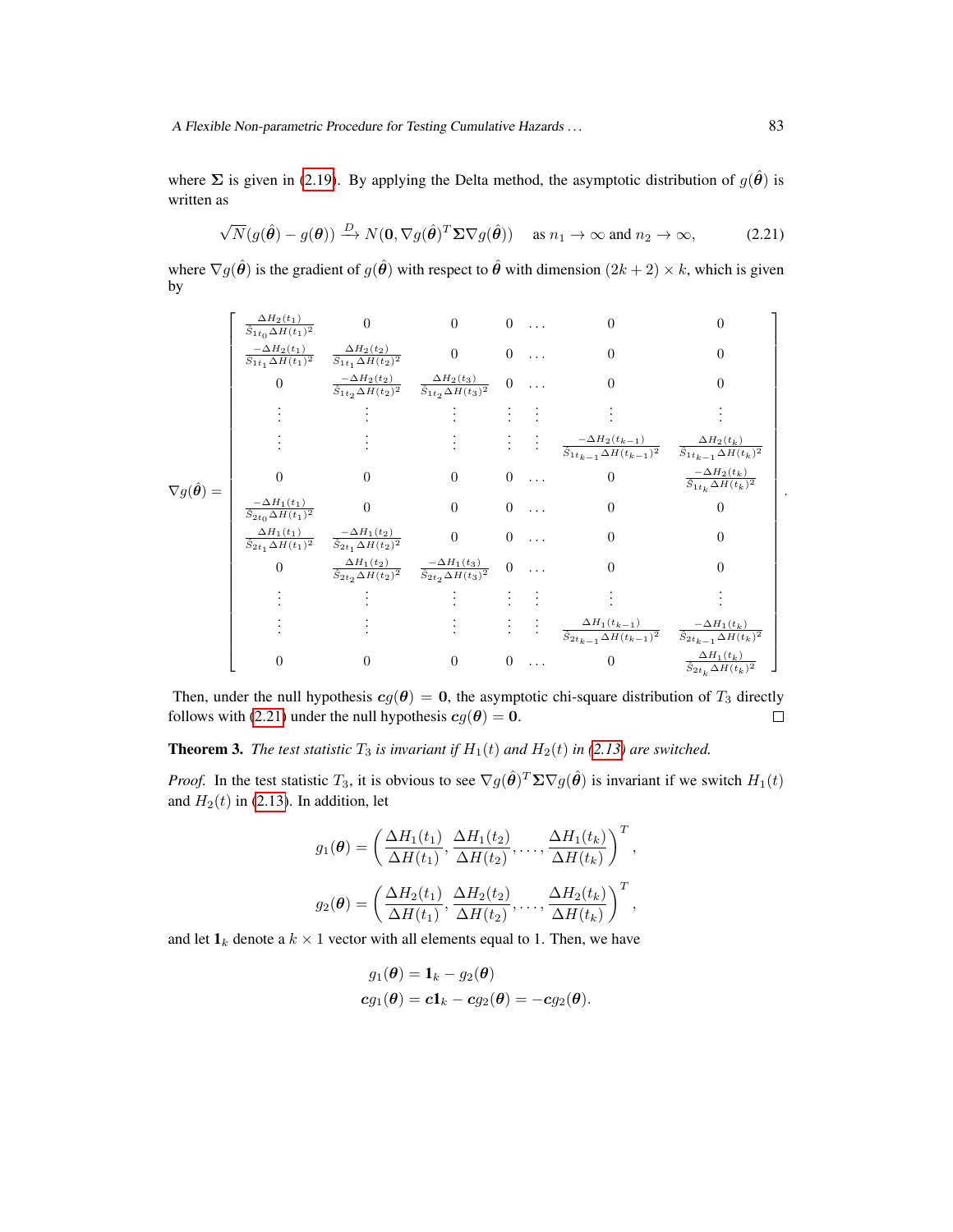.

Therefore,  $T_3 = N(cg(\hat{\theta}))^T (c\nabla g(\hat{\theta})^T \Sigma \nabla g(\hat{\theta}) c^T)^{-1} c g(\hat{\theta})$  is invariant if  $H_1(t)$  and  $H_2(t)$  in [\(2.13\)](#page-6-0) are switched.  $\Box$ 

By replacing  $\Sigma_1$  and  $\Sigma_2$  with their estimates  $\widehat{\Sigma}_1$  and  $\widehat{\Sigma}_2$ , we approximate the test statistic  $T_3$  by  $T_3^*$  and we obtain

$$
T_3^* = N(cg(\hat{\boldsymbol{\theta}}))^T (c\nabla g(\hat{\boldsymbol{\theta}})^T \widehat{\boldsymbol{\Sigma}} \nabla g(\hat{\boldsymbol{\theta}}) c^T)^{-1} c g(\hat{\boldsymbol{\theta}})^{\text{ approx}} \chi^2_{k-1}
$$
(2.22)

under the null hypothesis. In practice,  $\hat{\Sigma}_1$  and  $\hat{\Sigma}_2$  can be derived from the Greenwood formula. Like the one-sample problem, we adopt an  $F$  approximation to correct the Type-I error inflation that's present when testing is based on the asymptotic Chi-square distribution. Let  $N^* = [N]$  denote the integer part of  $N$ , the test statistic based on an approximated  $F$  distribution under the null hypothesis is given by

<span id="page-9-0"></span>
$$
T_4^* = \frac{T_3^*}{N^*} \times \frac{N^* - k + 2}{k - 1} \stackrel{\text{approx}}{\sim} F_{k - 1, N^* - k + 2}.
$$
 (2.23)

*Remark* 4. The gradient matrix  $\nabla g(\theta)$  needs to be adjusted when  $t_0 = 0$  since the KM estimates of  $\hat{S}_{1t_0}$  and  $\hat{S}_{2t_0}$  are fixed to be 0. The  $2k \times k$  matrix of the gradient of  $g(\hat{\theta})$  with respect to  $\hat{\bm{\theta}} = (\hat{\dot{S}}_{1t_1}, \hat{S}_{1t_2}, \dots, \hat{S}_{1t_k}, \hat{S}_{2,t_1}, \hat{S}_{2,t_2}, \dots, \hat{S}_{2,t_k})^T$  is given by

$$
\nabla g(\hat{\theta}) = \begin{bmatrix}\n\frac{-\Delta H_2(t_1)}{\hat{S}_{1t_1}\Delta H(t_1)^2} & \frac{\Delta H_2(t_2)}{\hat{S}_{1t_1}\Delta H(t_2)^2} & 0 & 0 & \dots & 0 & 0 \\
0 & \frac{-\Delta H_2(t_2)}{\hat{S}_{1t_2}\Delta H(t_2)^2} & \frac{\Delta H_2(t_3)}{\hat{S}_{1t_2}\Delta H(t_3)^2} & 0 & \dots & 0 & 0 \\
\vdots & \vdots & \vdots & \vdots & \vdots & \vdots & \vdots \\
\vdots & \vdots & \vdots & \vdots & \vdots & \vdots \\
0 & 0 & 0 & 0 & \dots & 0 & \frac{-\Delta H_2(t_{k-1})}{\hat{S}_{1t_{k-1}\Delta H(t_{k-1})^2}} & \frac{\Delta H_2(t_k)}{\hat{S}_{1t_k}\Delta H(t_k)^2} \\
\frac{\Delta H_1(t_1)}{\hat{S}_{2t_1}\Delta H(t_1)^2} & \frac{-\Delta H_1(t_2)}{\hat{S}_{2t_1}\Delta H(t_2)^2} & 0 & 0 & \dots & 0 & 0 \\
0 & \frac{\Delta H_1(t_2)}{\hat{S}_{2t_2}\Delta H(t_2)^2} & \frac{-\Delta H_1(t_3)}{\hat{S}_{2t_2}\Delta H(t_3)^2} & 0 & \dots & 0 & 0 \\
\vdots & \vdots & \vdots & \vdots & \vdots & \vdots & \vdots \\
\vdots & \vdots & \vdots & \vdots & \vdots & \vdots \\
\vdots & \vdots & \vdots & \vdots & \vdots & \vdots \\
\vdots & \vdots & \vdots & \vdots & \vdots & \vdots \\
\vdots & \vdots & \vdots & \vdots & \vdots & \vdots \\
\frac{\Delta H_1(t_{k-1})}{\hat{S}_{2t_{k-1}\Delta H(t_{k-1})^2}} & \frac{\Delta H_1(t_k)}{\hat{S}_{2t_{k-1}\Delta H(t_k)^2}}\n\end{bmatrix}
$$

*Remark* 5. If there are no events in either of the groups in  $[t_{i-1}, t_i)$ , the inverse of  $\Sigma$  may be singular. To correct this problem, we drop the knot at  $t_{i-1}$  and combine  $[t_{i-1}, t_i)$  with  $[t_{i-2}, t_{i-1})$ . Before conducting the hypothesis test, we repeat this procedure until all the intervals have at least one event in each group.

The distribution of the test statistic under a given alternative hypothesis can be derived like the one-sample test we discussed earlier. The distribution of  $T_4^*$  under the alternative hypothesis [\(2.11\)](#page-6-1) is an approximated non-central F distribution with degrees of freedom  $k - 1$  and  $n - k + 2$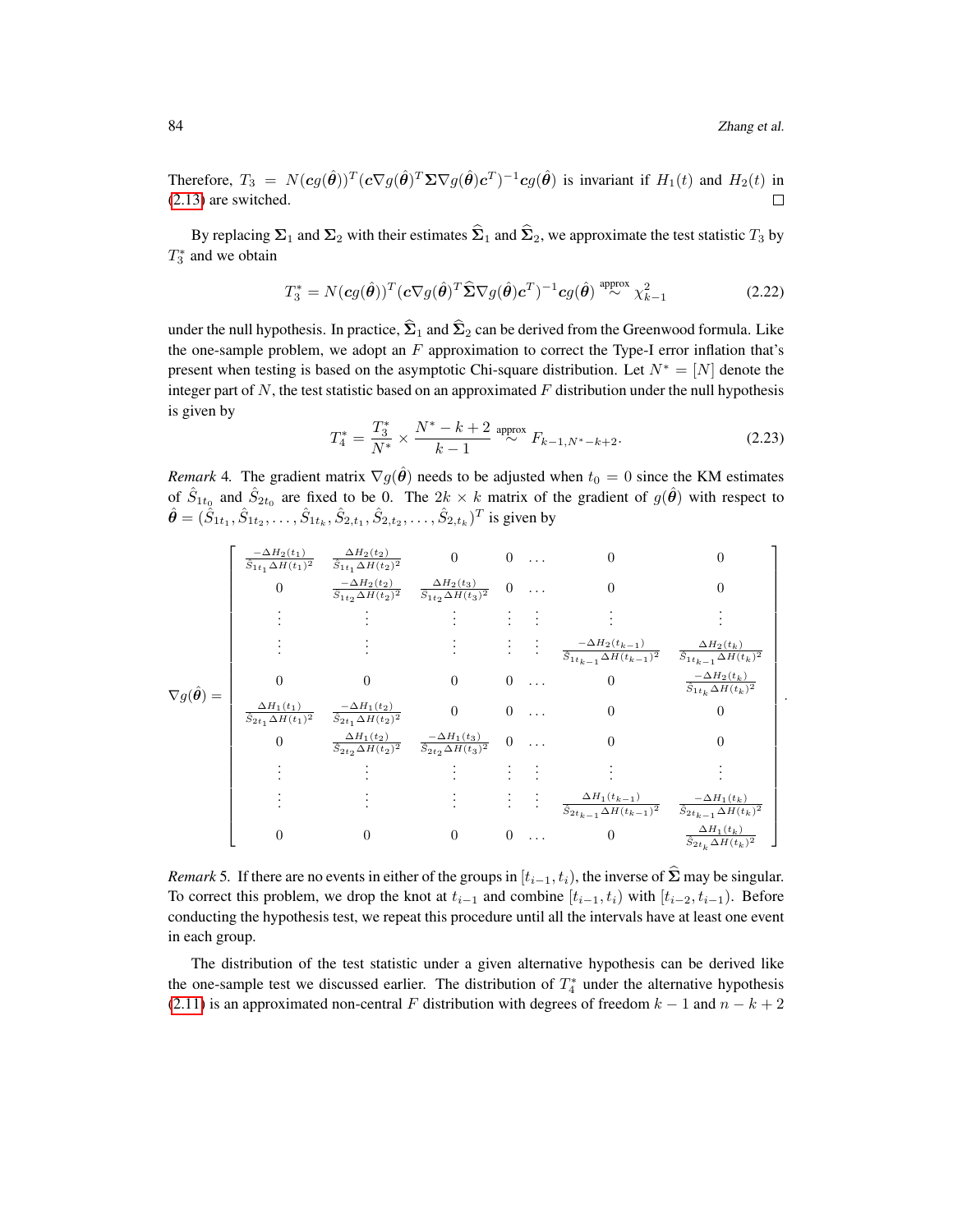and a noncentrality parameter  $\nu = \frac{N^*}{2} \mu^T (c \nabla g(\hat{\theta})^T \hat{\Sigma} \nabla g(\hat{\theta}) c^T)^{-1} \mu$ . Therefore, the power of the hypothesis test [\(2.23\)](#page-9-0) is given by  $1 - P(F_{k-1,N^*-k+2,1-\alpha}^*)$ , where P is the cumulative distribution function of the non-central F distribution with noncentrality parameter  $\nu$ , and  $F_{k-1,N^*-k+2,1-\alpha}^*$ denotes the F critical value at a  $1 - \alpha$  confidence level under the null hypothesis.

# 3 Simulation Studies

## 3.1 Simulation study 1: testing a partially known-form hazard

To implement the proposed procedure for testing a partially known-form hazard function, we need to prespecify the following parameters: the known part of the cumulative hazard  $H_0(t)$ , the testing period  $[t_l, t_u]$ , the number of knots k, and the partition of the testing period. The testing period and  $H_0(t)$  are determined by the hypothesis testing problem, while k and  $t_1, \ldots, t_{k-1}$  can be specified in different ways. In this simulation study, we investigate the empirical performance of the proposed test under different approaches to determine k and  $t_1, \ldots, t_{k-1}$ .

#### 3.1.1 Type-I error simulation

Let  $\alpha$  and  $\gamma$  denote the shape and scale parameter of a Weibull distribution, respectively. We generate data from three different distributions: an exponential distribution (constant hazard), a Weibull distribution with  $\alpha > 1$  (increasing hazard), and a Weibull distribution with  $\alpha < 1$  (decreasing hazard). The specifications of these parameters in these three scenarios are given in Table [1.](#page-11-0) The sample sizes  $(n)$  are 100, 200, 300, 500, and 1,000. To evaluate the performance of the proposed test under different censoring cases, we simulate data with no censoring, 20% random censoring, and 40% random censoring. For each of these three censoring cases, 50,000 random samples are generated, and then the proposed test is performed for each of the random samples at the Type-I error rate of 0.05. The empirical Type-I error rate is computed by the proportion of rejected null hypotheses among all the simulation samples.

The performances of the proposed test with different  $k$ 's and locations of the knots are evaluated in each simulation scenario. We select  $k$  to be 3, 5, 7, 10, and 15. Two partitioning approaches (PA) to divide the testing period are considered. The partition approaches are (i) PA1: partitioning the testing period evenly, and (ii) PA2: partitioning the testing period based on the quantile of event times of the true distributions. In practice, PA1 is the simplest way to determine the locations of knots without any preliminary information of the true hazard functions to be tested. However, if we have prior knowledge of the true hazard functions from a pilot study, PA2 may be a better approach since it can prevent the collapse of intervals due to the lack of events. We perform the test using  $T_2^*$ instead of  $T_1^*$  since the F correction works well in preventing the Type-I error inflation issue.

The empirical Type-I error rates of the proposed test using the simulated data sets with no censoring are reported in Table [2.](#page-12-0) The empirical Type-I error rates are reasonably controlled when the selected value of  $k$  is small. We observe a slight inflation in the Type-I error when the number of knots are larger under PA1. The Type-I error inflation issue is much milder if we partition the testing period using PA2. Thus, PA2 is preferred if we have prior information on the distribution of the data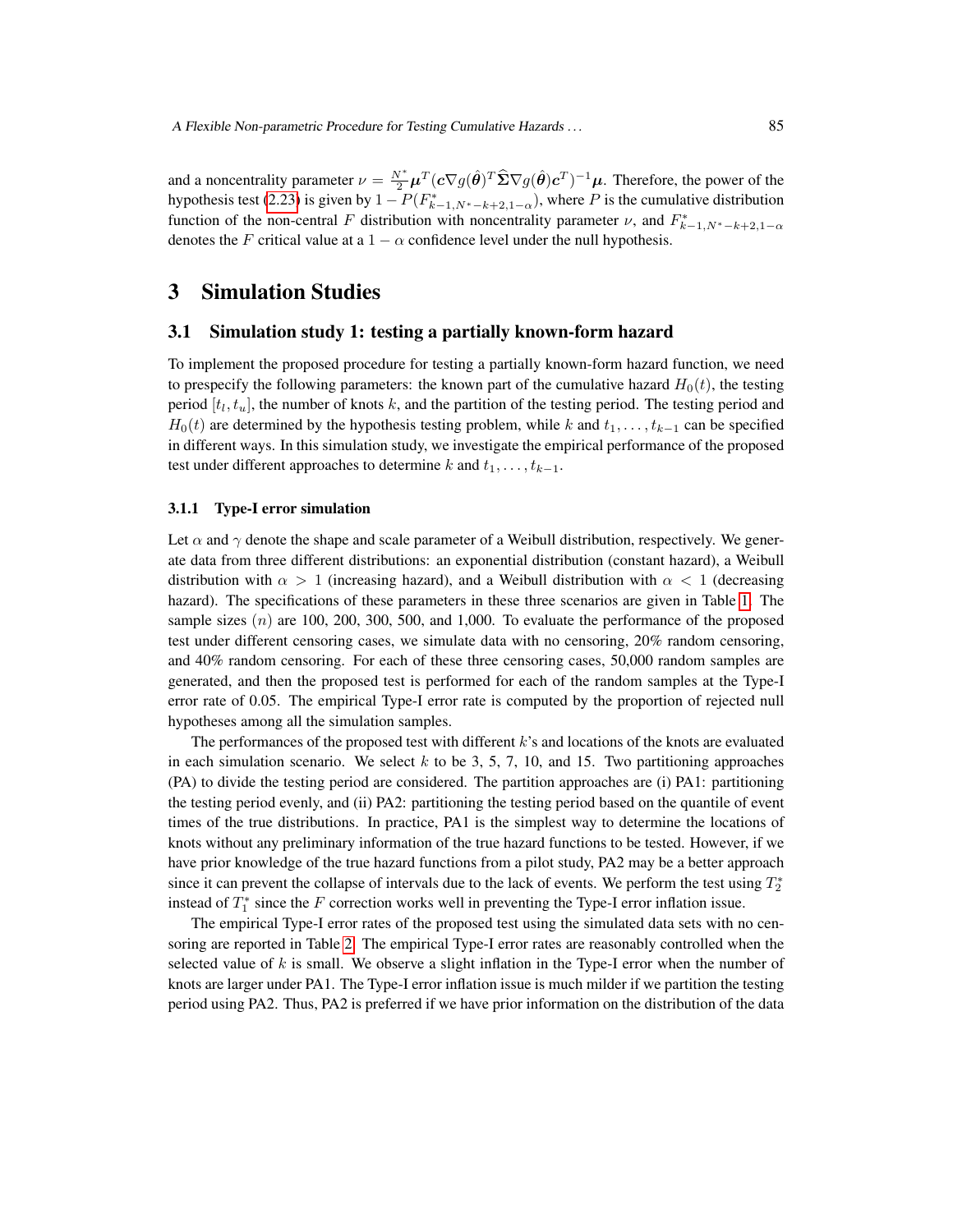<span id="page-11-0"></span>

| Hazard form       | Distribution | $\alpha$       | $\gamma$ | testing period | $H_0(t)$  |
|-------------------|--------------|----------------|----------|----------------|-----------|
| Constant hazard   | Exponential  | $1 \quad 3$    |          | [0, 6.91]      |           |
| Increasing hazard | Weibull      | $1.5 \quad 3$  |          | [0, 5.23]      | $t^{1.5}$ |
| Decreasing hazard | Weibull      | $0.75 \quad 3$ |          | [0, 9.12]      | 40.75     |

Table 1: Parameter settings of the Type-I error simulation in Simulation Study 1.

being tested. Figure [2](#page-11-1) displays the comparison between the empirical distribution of the test statistic  $T_2^*$ , and its theoretical distribution under the null hypothesis, which confirms that the F distribution is a good approximation for  $T_2^*$ . Tables [3](#page-13-0) and [4](#page-14-0) present the Type-I error rates of the proposed test under 20% and 40% censoring rates, respectively. Inflation of the empirical Type-I error rates is observed as the censoring rate increases, but the tests using a smaller  $k$  and PA2 have better resistance to the random censoring.



<span id="page-11-1"></span>Figure 2: Comparison between the empirical and theoretical distributions of  $T_2^*$  under the null hypothesis. Blue solid lines denote the empirical distributions and red dashed lines denote the theoretical F distributions.

## 3.1.2 Power simulation

The objective of this simulation study is to evaluate the empirical performance on statistical power of our proposed one-sample test under different settings. We generate random samples from Weibull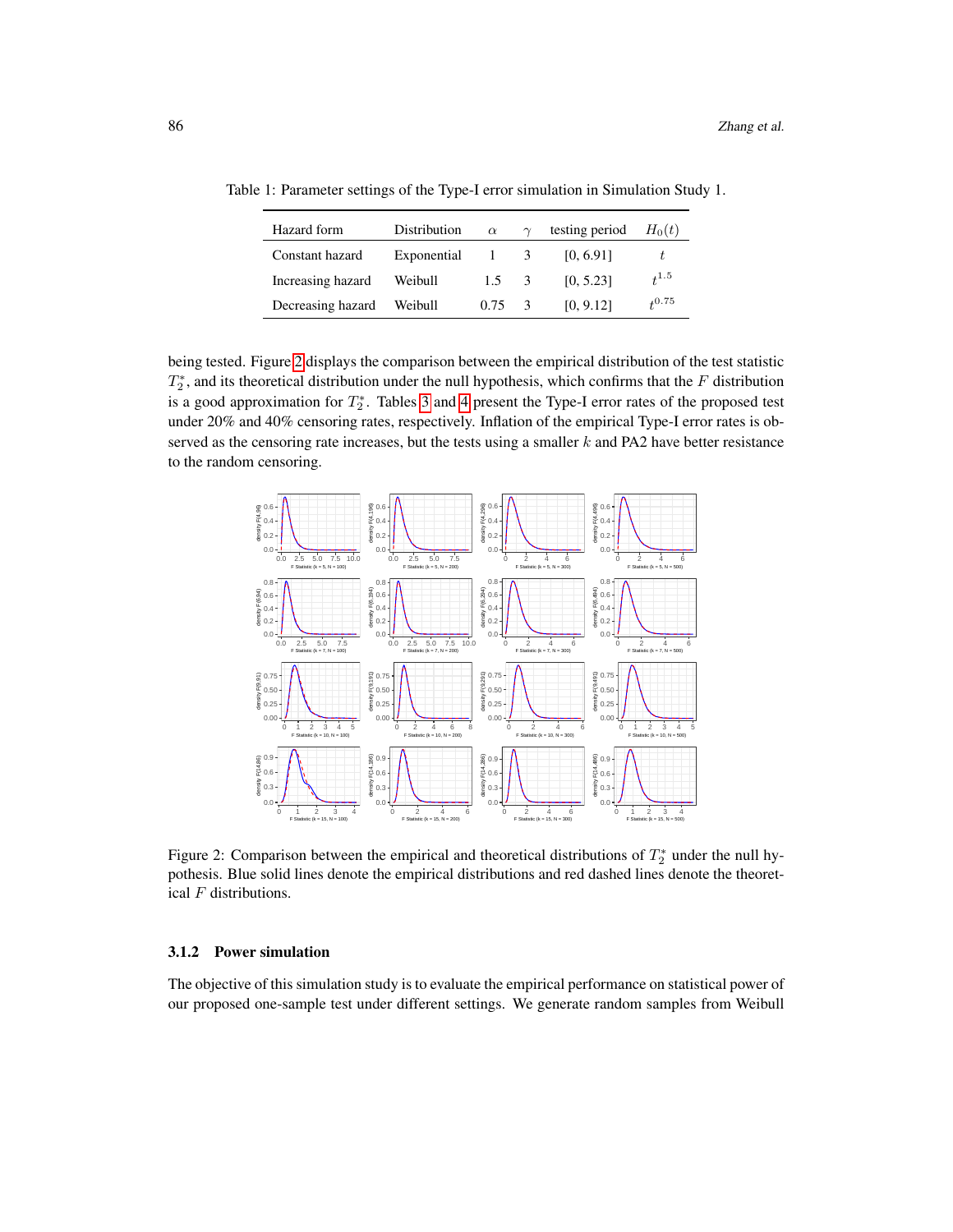|                 |                         |        | PA1            |        |        |        |        | PA <sub>2</sub> |        |        |
|-----------------|-------------------------|--------|----------------|--------|--------|--------|--------|-----------------|--------|--------|
| $n\backslash k$ | 3                       | 5      | $\overline{7}$ | 10     | 15     | 3      | 5      | $\tau$          | 10     | 15     |
| Exponential     |                         |        |                |        |        |        |        |                 |        |        |
| 100             | 0.0501                  | 0.0650 | 0.0683         | 0.0573 | 0.0305 | 0.0431 | 0.0443 | 0.0477          | 0.0618 | 0.0576 |
| 200             | 0.0480                  | 0.0578 | 0.0698         | 0.0884 | 0.0873 | 0.0453 | 0.0465 | 0.0462          | 0.0537 | 0.0622 |
| 300             | 0.0491                  | 0.0518 | 0.0629         | 0.0752 | 0.1036 | 0.0451 | 0.0470 | 0.0500          | 0.0521 | 0.0571 |
| 500             | 0.0499                  | 0.0534 | 0.0575         | 0.0655 | 0.0799 | 0.0476 | 0.0496 | 0.0484          | 0.0506 | 0.0546 |
| 1000            | 0.0501                  | 0.0519 | 0.0540         | 0.0559 | 0.0640 | 0.0496 | 0.0503 | 0.0499          | 0.0496 | 0.0518 |
|                 | Weibull $\alpha = 1.5$  |        |                |        |        |        |        |                 |        |        |
| 100             | 0.0446                  | 0.0498 | 0.0587         | 0.0607 | 0.0391 | 0.0431 | 0.0443 | 0.0477          | 0.0618 | 0.0576 |
| 200             | 0.0462                  | 0.0483 | 0.0524         | 0.0639 | 0.0802 | 0.0453 | 0.0465 | 0.0462          | 0.0537 | 0.0622 |
| 300             | 0.0458                  | 0.0471 | 0.0524         | 0.0600 | 0.0724 | 0.0451 | 0.0470 | 0.0500          | 0.0521 | 0.0571 |
| 500             | 0.0478                  | 0.0506 | 0.0522         | 0.0545 | 0.0603 | 0.0476 | 0.0496 | 0.0484          | 0.0506 | 0.0546 |
| 1000            | 0.0484                  | 0.0486 | 0.0497         | 0.0514 | 0.0529 | 0.0496 | 0.0503 | 0.0499          | 0.0496 | 0.0518 |
|                 | Weibull $\alpha = 0.75$ |        |                |        |        |        |        |                 |        |        |
| 100             | 0.0593                  | 0.0783 | 0.0718         | 0.0583 | 0.0315 | 0.0431 | 0.0443 | 0.0477          | 0.0618 | 0.0576 |
| 200             | 0.0524                  | 0.0697 | 0.0876         | 0.1044 | 0.0945 | 0.0453 | 0.0465 | 0.0462          | 0.0537 | 0.0622 |
| 300             | 0.0521                  | 0.0626 | 0.0746         | 0.0993 | 0.1203 | 0.0451 | 0.0470 | 0.0500          | 0.0521 | 0.0571 |
| 500             | 0.0522                  | 0.0571 | 0.0643         | 0.0792 | 0.1086 | 0.0476 | 0.0496 | 0.0484          | 0.0506 | 0.0546 |
| 1000            | 0.0498                  | 0.0521 | 0.0571         | 0.0626 | 0.0759 | 0.0496 | 0.0503 | 0.0499          | 0.0496 | 0.0518 |

<span id="page-12-0"></span>Table 2: Empirical Type-I error rates with no censoring in Simulation Study 1.

PA2: partitioning the testing period based on the quantile of events of the true distributions.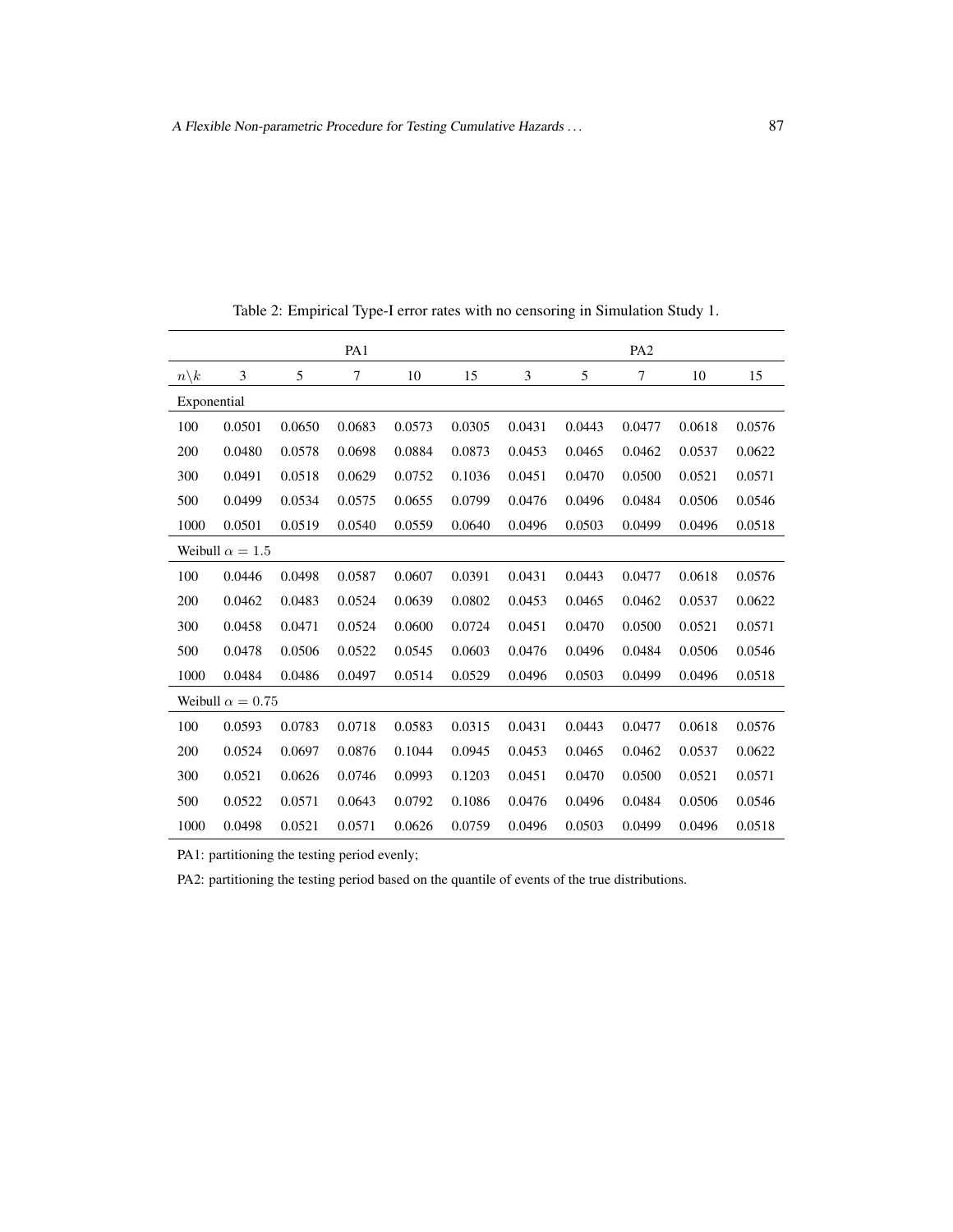|                 |                         |        | PA1    |        |        |        |        | PA <sub>2</sub> |        |        |
|-----------------|-------------------------|--------|--------|--------|--------|--------|--------|-----------------|--------|--------|
| $n\backslash k$ | 3                       | 5      | 7      | 10     | 15     | 3      | 5      | 7               | 10     | 15     |
| Exponential     |                         |        |        |        |        |        |        |                 |        |        |
| 100             | 0.0558                  | 0.0650 | 0.0586 | 0.0436 | 0.0230 | 0.0396 | 0.0456 | 0.0524          | 0.0666 | 0.0262 |
| 200             | 0.0533                  | 0.0698 | 0.0844 | 0.0864 | 0.0770 | 0.0440 | 0.0463 | 0.0496          | 0.0576 | 0.0778 |
| 300             | 0.0519                  | 0.0627 | 0.0769 | 0.0961 | 0.1004 | 0.0464 | 0.0494 | 0.0490          | 0.0556 | 0.0658 |
| 500             | 0.0494                  | 0.0580 | 0.0665 | 0.0828 | 0.1134 | 0.0464 | 0.0488 | 0.0494          | 0.0515 | 0.0579 |
| 1000            | 0.0495                  | 0.0545 | 0.0577 | 0.0664 | 0.0825 | 0.0490 | 0.0496 | 0.0515          | 0.0512 | 0.0524 |
|                 | Weibull $\alpha = 1.5$  |        |        |        |        |        |        |                 |        |        |
| 100             | 0.0436                  | 0.0581 | 0.0570 | 0.0501 | 0.0277 | 0.0394 | 0.0456 | 0.0522          | 0.0666 | 0.0262 |
| 200             | 0.0478                  | 0.0533 | 0.0632 | 0.0758 | 0.0795 | 0.0443 | 0.0461 | 0.0496          | 0.0577 | 0.0778 |
| 300             | 0.0468                  | 0.0531 | 0.0585 | 0.0708 | 0.0905 | 0.0466 | 0.0493 | 0.0493          | 0.0556 | 0.0659 |
| 500             | 0.0484                  | 0.0515 | 0.0543 | 0.0610 | 0.0759 | 0.0466 | 0.0491 | 0.0494          | 0.0516 | 0.0581 |
| 1000            | 0.0493                  | 0.0503 | 0.0527 | 0.0540 | 0.0609 | 0.0487 | 0.0492 | 0.0515          | 0.0514 | 0.0524 |
|                 | Weibull $\alpha = 0.75$ |        |        |        |        |        |        |                 |        |        |
| 100             | 0.0662                  | 0.0667 | 0.0571 | 0.0446 | 0.0236 | 0.0394 | 0.0454 | 0.0521          | 0.0671 | 0.0264 |
| 200             | 0.0607                  | 0.0861 | 0.0912 | 0.0879 | 0.0751 | 0.0447 | 0.0457 | 0.0502          | 0.0572 | 0.0775 |
| 300             | 0.0556                  | 0.0733 | 0.0981 | 0.1118 | 0.1066 | 0.0466 | 0.0492 | 0.0497          | 0.0552 | 0.0661 |
| 500             | 0.0532                  | 0.0670 | 0.0804 | 0.1067 | 0.1322 | 0.0467 | 0.0491 | 0.0495          | 0.0518 | 0.0576 |
| 1000            | 0.0515                  | 0.0584 | 0.0637 | 0.0780 | 0.1036 | 0.0487 | 0.0492 | 0.0513          | 0.0512 | 0.0525 |

<span id="page-13-0"></span>Table 3: Empirical Type-I error rates with 20% censoring rate in Simulation Study 1.

PA2: partitioning the testing period based on the quantile of events of the true distributions.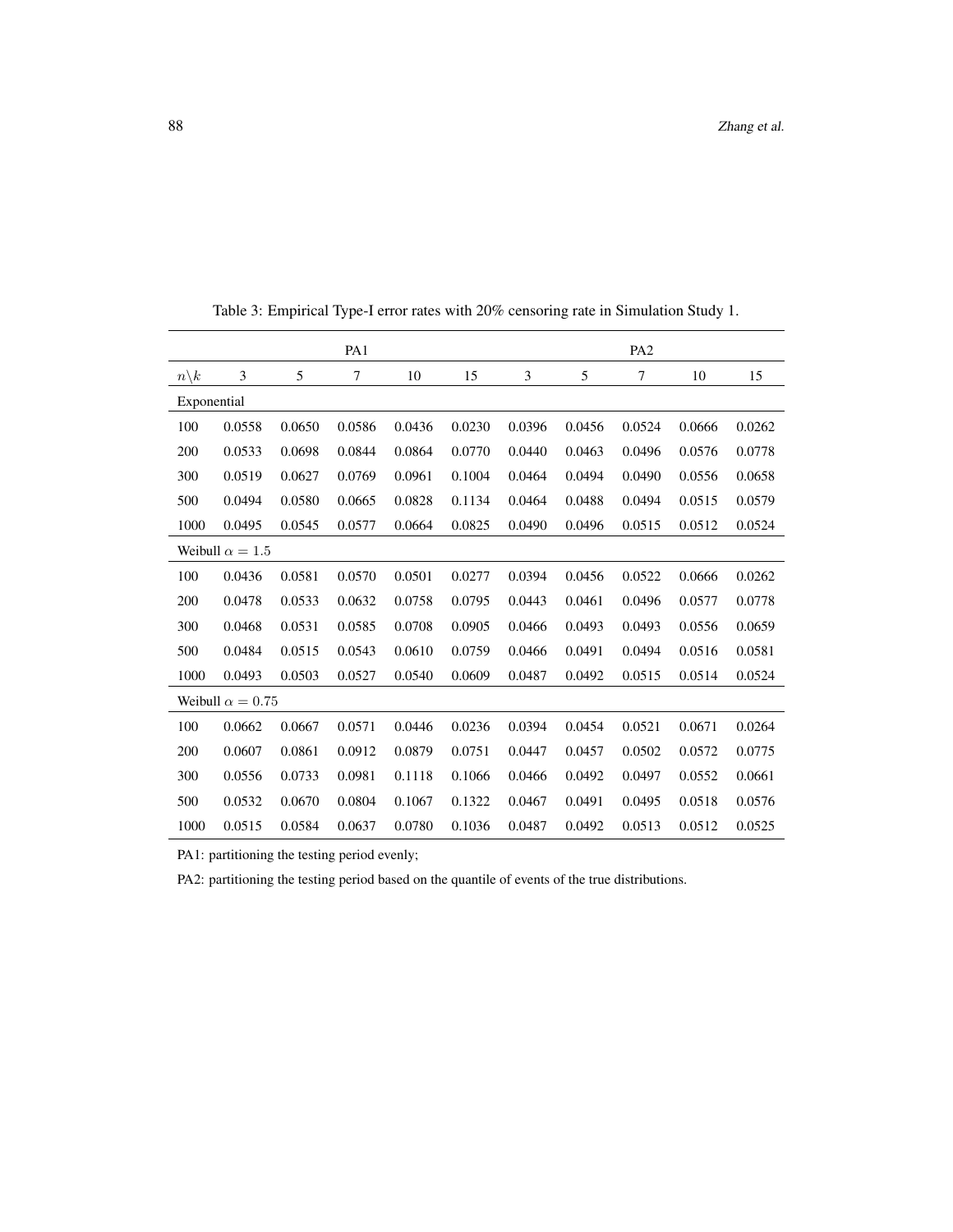|                 |                         |        | PA1    |        |        |        |        | PA <sub>2</sub> |        |        |
|-----------------|-------------------------|--------|--------|--------|--------|--------|--------|-----------------|--------|--------|
| $n\backslash k$ | 3                       | 5      | 7      | 10     | 15     | 3      | 5      | 7               | 10     | 15     |
| Exponential     |                         |        |        |        |        |        |        |                 |        |        |
| 100             | 0.0725                  | 0.0499 | 0.0414 | 0.0311 | 0.0160 | 0.0502 | 0.0609 | 0.0635          | 0.0482 | 0.0101 |
| 200             | 0.0710                  | 0.0759 | 0.0697 | 0.0629 | 0.0537 | 0.0461 | 0.0551 | 0.0643          | 0.0769 | 0.0844 |
| 300             | 0.0605                  | 0.0851 | 0.0853 | 0.0841 | 0.0776 | 0.0458 | 0.0521 | 0.0587          | 0.0703 | 0.0911 |
| 500             | 0.0577                  | 0.0744 | 0.0940 | 0.1007 | 0.1059 | 0.0483 | 0.0521 | 0.0542          | 0.0612 | 0.0775 |
| 1000            | 0.0528                  | 0.0617 | 0.0732 | 0.0959 | 0.1209 | 0.0485 | 0.0498 | 0.0527          | 0.0553 | 0.0613 |
|                 | Weibull $\alpha = 1.5$  |        |        |        |        |        |        |                 |        |        |
| 100             | 0.0651                  | 0.0527 | 0.0454 | 0.0356 | 0.0164 | 0.0504 | 0.0614 | 0.0635          | 0.0477 | 0.0100 |
| 200             | 0.0553                  | 0.0732 | 0.0694 | 0.0659 | 0.0595 | 0.0469 | 0.0552 | 0.0645          | 0.0773 | 0.0839 |
| 300             | 0.0506                  | 0.0671 | 0.0797 | 0.0796 | 0.0772 | 0.0454 | 0.0525 | 0.0587          | 0.0711 | 0.0921 |
| 500             | 0.0514                  | 0.0608 | 0.0695 | 0.0872 | 0.0939 | 0.0485 | 0.0524 | 0.0542          | 0.0616 | 0.0770 |
| 1000            | 0.0515                  | 0.0546 | 0.0596 | 0.0697 | 0.0904 | 0.0484 | 0.0494 | 0.0531          | 0.0552 | 0.0613 |
|                 | Weibull $\alpha = 0.75$ |        |        |        |        |        |        |                 |        |        |
| 100             | 0.0524                  | 0.0497 | 0.0389 | 0.0311 | 0.0171 | 0.0511 | 0.0616 | 0.0635          | 0.0471 | 0.0099 |
| 200             | 0.0804                  | 0.0758 | 0.0685 | 0.0611 | 0.0516 | 0.0468 | 0.0553 | 0.0645          | 0.0778 | 0.0846 |
| 300             | 0.0746                  | 0.0849 | 0.0840 | 0.0849 | 0.0742 | 0.0456 | 0.0526 | 0.0586          | 0.0715 | 0.0919 |
| 500             | 0.0652                  | 0.0925 | 0.0994 | 0.1085 | 0.1061 | 0.0491 | 0.0523 | 0.0546          | 0.0622 | 0.0778 |
| 1000            | 0.0572                  | 0.0724 | 0.0913 | 0.1208 | 0.1362 | 0.0481 | 0.0493 | 0.0525          | 0.0559 | 0.0620 |

<span id="page-14-0"></span>Table 4: Empirical Type-I error rates with 40% censoring rate in Simulation Study 1.

PA2: partitioning the testing period based on the quantile of events of the true distribution.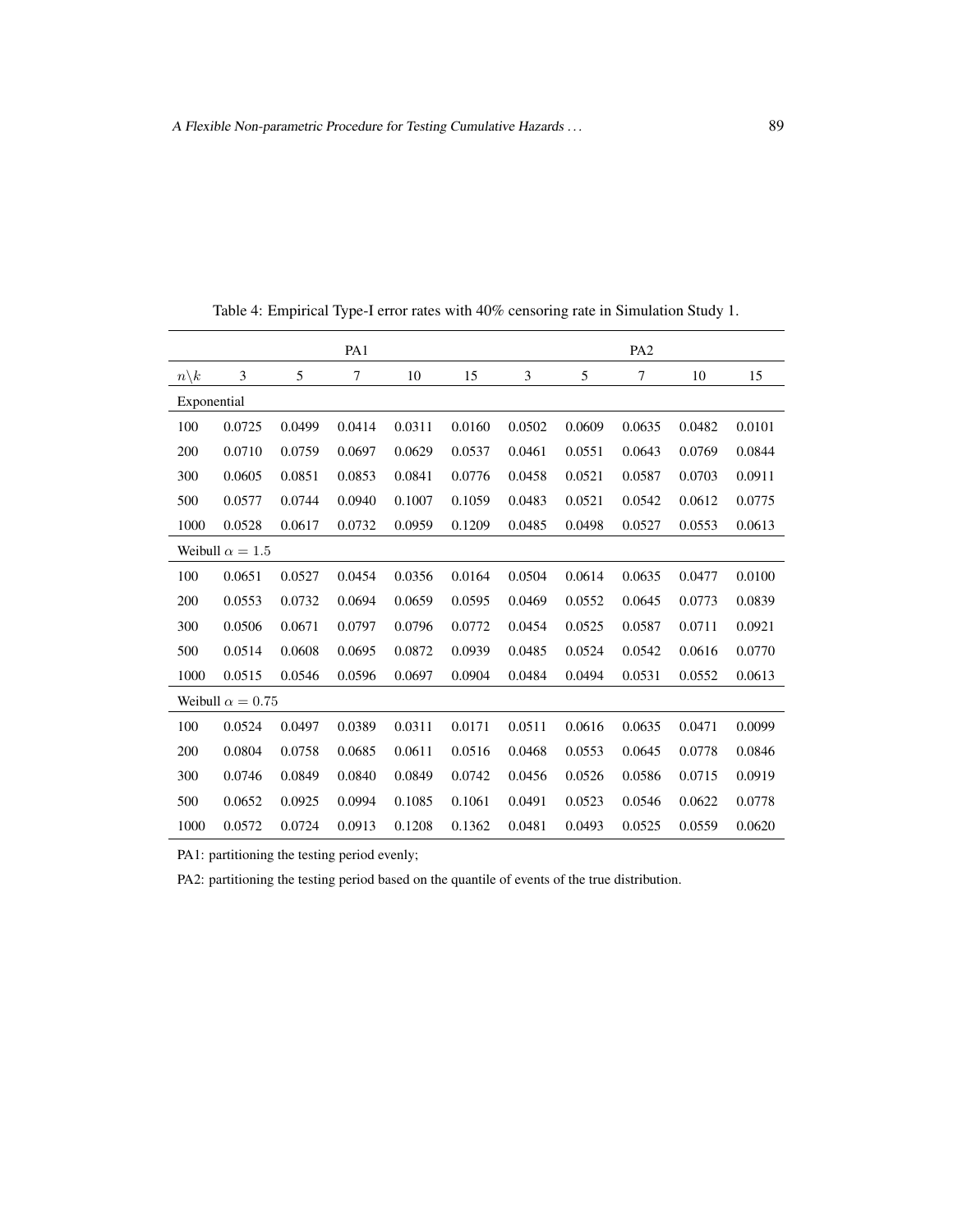distributions with scale parameter  $\gamma = 3$  and different shape parameters  $\alpha \in [0.5, 2]$ . Then we conduct the proposed test at the Type-I error rate of 0.05 under the three null hypotheses:  $H_{10}$ :  $H(t) = \lambda t$ ,  $H_{20}$ :  $H(t) = \lambda t^{1.5}$ , and  $H_{30}$ :  $H(t) = \lambda t^{0.75}$ . The empirical power estimate of each simulation scenario is calculated by the proportion of rejected null hypotheses among the 10,000 simulation samples. The sample size  $(n)$  is 300, and the testing periods are set as 0 to the 90% quantile of the true distributions. No censoring is considered in this simulation. Similar to the settings considered in Section 3.1.1, five choices of  $k$  and two approaches to determine the locations of knots are considered in this simulation.

Figure [3](#page-15-0) shows the power curves of the proposed test for different numbers of knots and different approaches to partition time. A higher power is achieved when the true shape parameter is deviate from the shape parameter specified in the null hypothesis. The tests using PA1 and PA2 have comparable power when the Type-I error rates are controlled at 0.05. When partitioning the testing period using PA2, a higher power is observed with a smaller k.



<span id="page-15-0"></span>Figure 3: Empirical power curves for (A1) testing  $H_{10}$  with PA1; (A2) testing  $H_{10}$  with PA2; (B1) testing  $H_{20}$  with PA1; (B2) testing  $H_{20}$  with PA2; (C1) testing  $H_{30}$  with PA1; (C2) testing  $H_{30}$  with PA2.

## 3.2 Simulation study 2: testing the proportional hazard assumption

Similar to the one-sample test, we prespecify the following parameters: the testing period  $[0, t_u]$ , the number of knots  $k$ , and the location of each knot in the testing period to test the proportional hazard assumption. When we are interested in testing if the proportional hazards assumption holds for the entire time in practice,  $t_u$  may be chosen as the 95% empirical quantile of the events in both two groups. In this simulation study, we investigate the performance of the proposed procedure for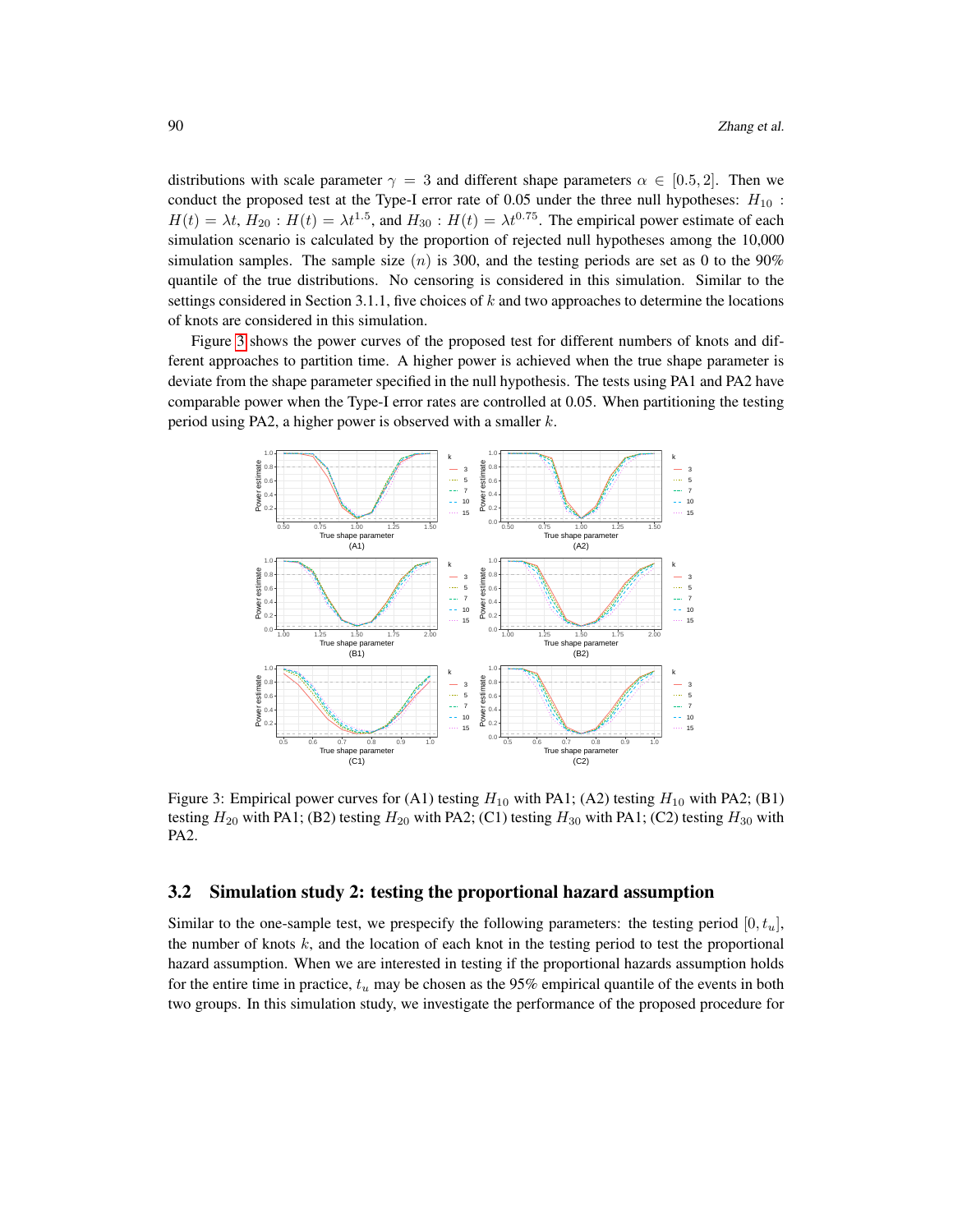#### 3.2.1 Type-I error simulation

In this study, we generate two groups of data from the following three scenarios: exponential distributions with  $\gamma_1 = 3$  and  $\gamma_2 = 4$ ; Weibull distributions with  $\alpha = 1.5$ ,  $\gamma_1 = 4$  and  $\gamma_2 = 5$ ; Weibull distributions with  $\alpha = 0.75$ ,  $\gamma_1 = 1.5$  and  $\gamma_2 = 2.5$ . In each scenario, the two distributions meet the proportional hazards assumption. The sample sizes per group in the simulation are  $n = 100, 200, 300, 500,$  and 1,000. Fifty thousand simulation runs were generated. Three censoring scenarios are considered in each simulation scenario, which are: no censoring, 20% random censoring, and 40% random censoring. The values of  $k$  for the test are 3, 5, 7, 10, and 15. Two approaches to partition the testing period are considered in this simulation study, namely, PA1: partitioning the testing period evenly, and PA2: partitioning the testing period based on the empirical quantile of events in both groups. Similar to Simulation Study 1, we select  $T_4^*$  instead of  $T_3^*$  to prevent the Type-I error inflation issue using the  $F$  correction.

Tables [5](#page-17-0) - [7](#page-19-0) present the Type-I error rates of the proposed test under the scenarios of no censoring, 20% random censoring, and 40% random censoring, respectively. Like Simulation Study 1, Type-I error inflation is observed in the tests with large k and PA1 (determining the location of knots). The issue gets more severe as the censoring rate increases. However, partitioning time using PA2 controls the Type-I error rate well in all cases of  $k$ . It still performs well with an increasing proportion of censored data and has better resistance to a high censoring rate compared with PA1. Thus, PA2 is recommended to partition the time axis in practice.

#### 3.2.2 Power simulation

We study the characteristic of the power of the proposed PH test with different prespecified settings in this simulation study. For each random sample, one group is generated from an exponential distribution with the scale parameter  $\lambda_1 = 3$ , while the other group is generated from a Weibull distribution with the same scale parameter  $\lambda_2 = 3$  and a different shape parameter  $\alpha_2 \in [0.5, 2]$ . The proportional hazards assumption is violated when  $\alpha_2$  is deviate from 1. The proposed PH testing procedure is then performed in each random sample at the Type-I error rate of 0.05. The empirical power is estimated as the proportion of rejections of the null hypothesis among all the random samples. The sample size  $(n)$  is 200. Ten thousand random samples are generated for each simulation scenario. In addition, no censoring is considered in this power simulation. Similar to the Type-I error simulation, five different numbers of  $k$  and two approaches to determine the location of knots are considered.

Figure [4](#page-20-0) displays the empirical power curves of the proposed PH test with different k's and different approaches to partition the testing period. The proposed test reaches a higher power as the shape parameter of group 2 gets far away from 1. When the Type-I error is well controlled at 0.05 in both PA1 and PA2 ( $k = 3$ ), the testing power using PA2 is higher than that using PA1 to partition the time axis. Among the tests with PA2, a higher power is observed when a smaller number of knots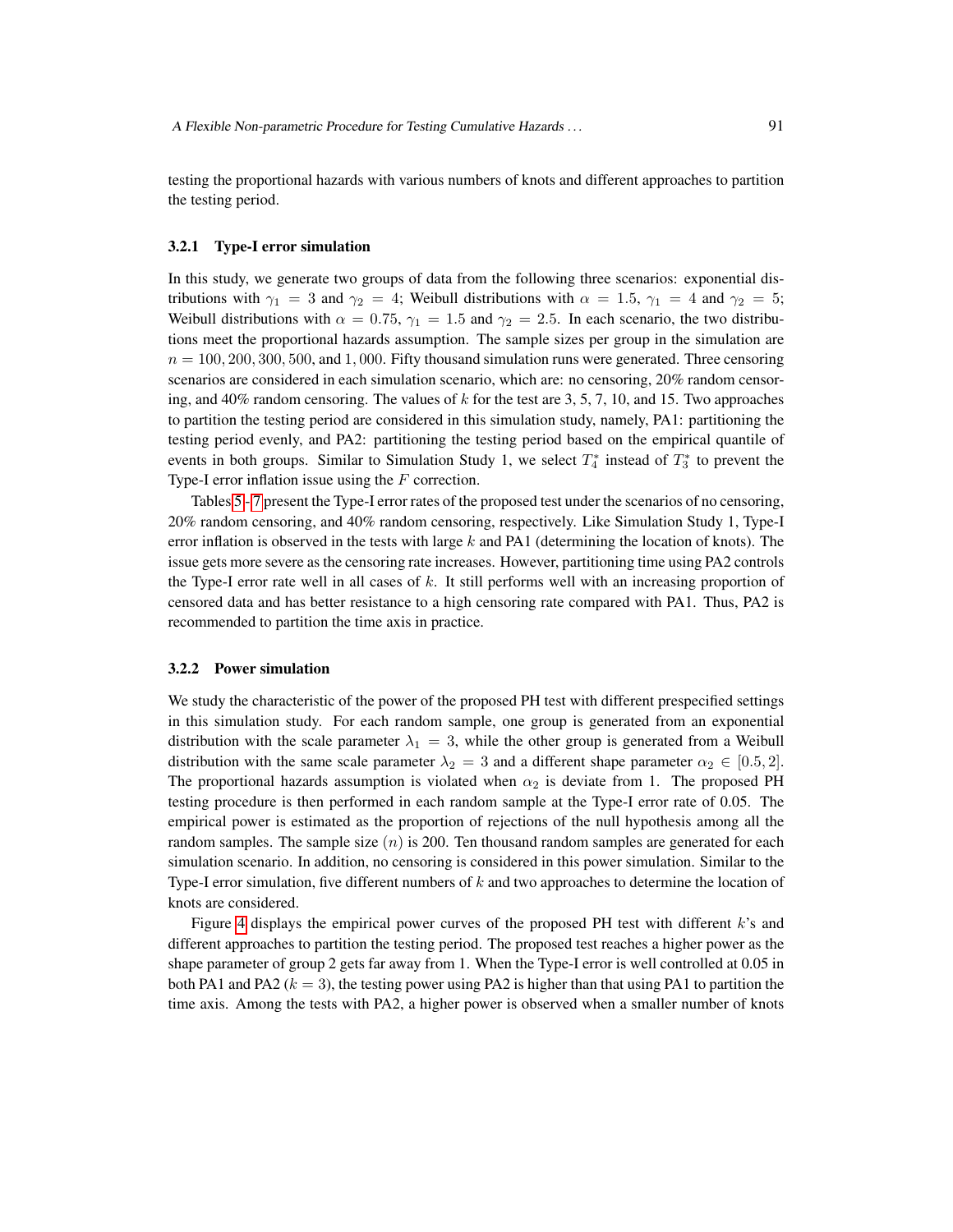|                  |                         |        | PA1    |        |        |        |        | PA <sub>2</sub> |        |        |
|------------------|-------------------------|--------|--------|--------|--------|--------|--------|-----------------|--------|--------|
| $n \backslash k$ | 3                       | 5      | 7      | 10     | 15     | 3      | 5      | 7               | 10     | 15     |
| Exponential      |                         |        |        |        |        |        |        |                 |        |        |
| 100              | 0.0601                  | 0.0736 | 0.0768 | 0.0687 | 0.0480 | 0.0443 | 0.0431 | 0.0429          | 0.0424 | 0.0465 |
| 200              | 0.0615                  | 0.0708 | 0.0793 | 0.0902 | 0.0929 | 0.0506 | 0.0474 | 0.0482          | 0.0466 | 0.0463 |
| 300              | 0.0567                  | 0.0652 | 0.0718 | 0.0842 | 0.0984 | 0.0494 | 0.0489 | 0.0490          | 0.0475 | 0.0472 |
| 500              | 0.0534                  | 0.0582 | 0.0619 | 0.0724 | 0.0867 | 0.0500 | 0.0494 | 0.0495          | 0.0473 | 0.0477 |
| 1000             | 0.0531                  | 0.0539 | 0.0564 | 0.0592 | 0.0694 | 0.0505 | 0.0502 | 0.0486          | 0.0511 | 0.0506 |
|                  | Weibull $\alpha = 1.5$  |        |        |        |        |        |        |                 |        |        |
| 100              | 0.0464                  | 0.0534 | 0.0554 | 0.0575 | 0.0398 | 0.0418 | 0.0408 | 0.0411          | 0.0408 | 0.0427 |
| 200              | 0.0528                  | 0.0570 | 0.0622 | 0.0666 | 0.0742 | 0.0495 | 0.0492 | 0.0478          | 0.0458 | 0.0460 |
| 300              | 0.0527                  | 0.0560 | 0.0571 | 0.0625 | 0.0716 | 0.0493 | 0.0499 | 0.0490          | 0.0489 | 0.0461 |
| 500              | 0.0528                  | 0.0525 | 0.0552 | 0.0570 | 0.0627 | 0.0506 | 0.0509 | 0.0487          | 0.0481 | 0.0465 |
| 1000             | 0.0512                  | 0.0510 | 0.0518 | 0.0550 | 0.0554 | 0.0510 | 0.0509 | 0.0498          | 0.0508 | 0.0503 |
|                  | Weibull $\alpha = 0.75$ |        |        |        |        |        |        |                 |        |        |
| 100              | 0.0620                  | 0.0757 | 0.0808 | 0.0736 | 0.0552 | 0.0400 | 0.0383 | 0.0395          | 0.0400 | 0.0410 |
| 200              | 0.0689                  | 0.0847 | 0.1009 | 0.1099 | 0.1097 | 0.0482 | 0.0477 | 0.0457          | 0.0446 | 0.0456 |
| 300              | 0.0623                  | 0.0764 | 0.0890 | 0.1038 | 0.1232 | 0.0490 | 0.0496 | 0.0479          | 0.0483 | 0.0437 |
| 500              | 0.0577                  | 0.0663 | 0.0768 | 0.0910 | 0.1122 | 0.0499 | 0.0507 | 0.0496          | 0.0499 | 0.0472 |
| 1000             | 0.0537                  | 0.0574 | 0.0626 | 0.0713 | 0.0868 | 0.0516 | 0.0495 | 0.0501          | 0.0508 | 0.0495 |

<span id="page-17-0"></span>Table 5: Empirical Type-I error rates with no censoring in Simulation Study 2.

PA2: partitioning the testing period based on the empirical quantile of the events.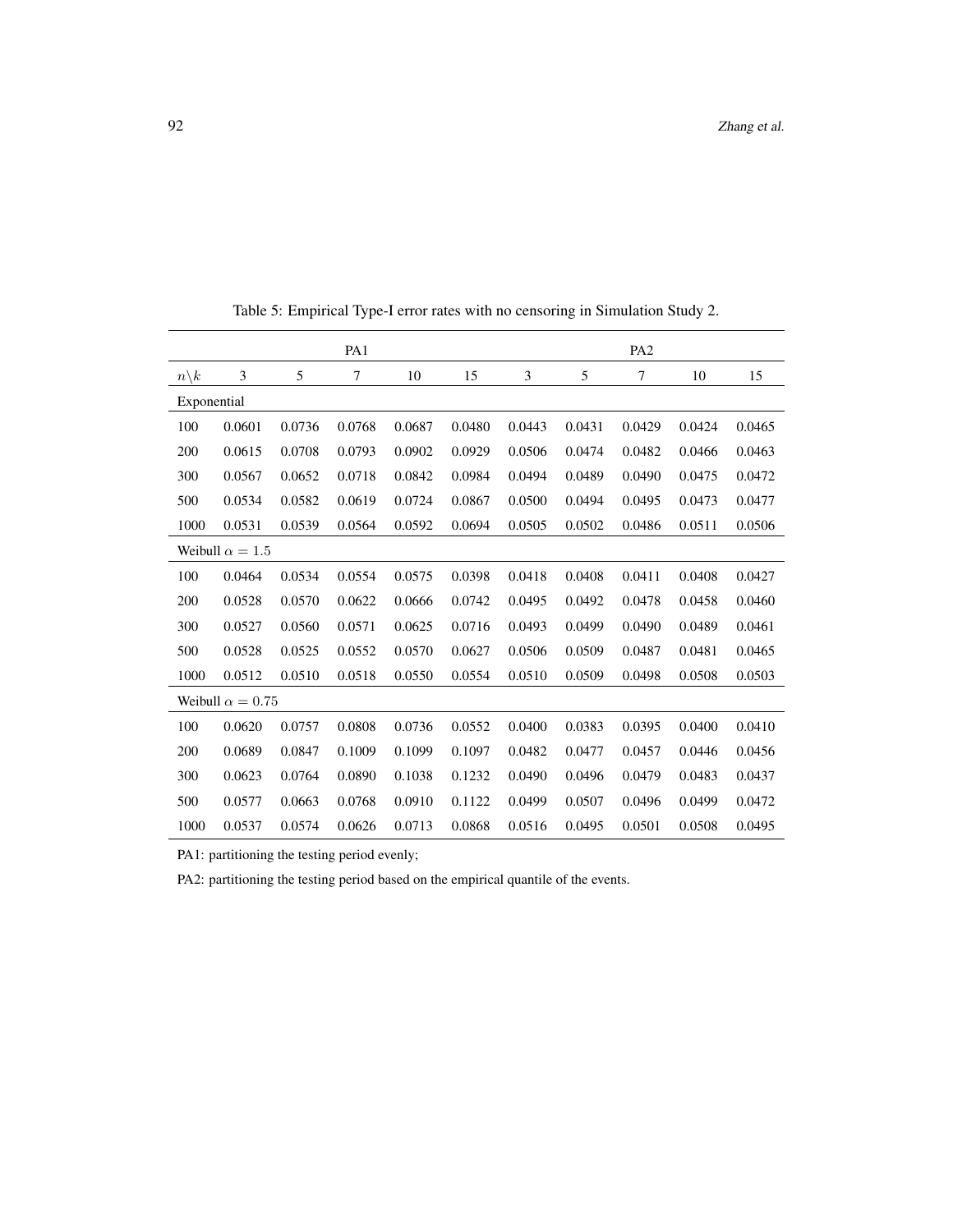|                 |                         |        | PA1            |        |        |        |        | PA <sub>2</sub> |        |        |
|-----------------|-------------------------|--------|----------------|--------|--------|--------|--------|-----------------|--------|--------|
| $n\backslash k$ | 3                       | 5      | $\overline{7}$ | 10     | 15     | 3      | 5      | 7               | 10     | 15     |
| Exponential     |                         |        |                |        |        |        |        |                 |        |        |
| 100             | 0.0688                  | 0.0817 | 0.0841         | 0.0776 | 0.0541 | 0.0481 | 0.0496 | 0.0520          | 0.0592 | 0.0572 |
| 200             | 0.0653                  | 0.0762 | 0.0880         | 0.1016 | 0.0992 | 0.0518 | 0.0515 | 0.0511          | 0.0545 | 0.0626 |
| 300             | 0.0586                  | 0.0689 | 0.0800         | 0.0954 | 0.1114 | 0.0511 | 0.0506 | 0.0517          | 0.0533 | 0.0572 |
| 500             | 0.0560                  | 0.0609 | 0.0681         | 0.0836 | 0.1019 | 0.0491 | 0.0519 | 0.0500          | 0.0520 | 0.0539 |
| 1000            | 0.0526                  | 0.0571 | 0.0585         | 0.0653 | 0.0769 | 0.0517 | 0.0517 | 0.0524          | 0.0520 | 0.0533 |
|                 | Weibull $\alpha = 1.5$  |        |                |        |        |        |        |                 |        |        |
| 100             | 0.0532                  | 0.0632 | 0.0702         | 0.0666 | 0.0481 | 0.0466 | 0.0501 | 0.0512          | 0.0597 | 0.0543 |
| 200             | 0.0563                  | 0.0630 | 0.0700         | 0.0784 | 0.0876 | 0.0521 | 0.0509 | 0.0500          | 0.0543 | 0.0611 |
| 300             | 0.0544                  | 0.0605 | 0.0652         | 0.0727 | 0.0851 | 0.0518 | 0.0509 | 0.0525          | 0.0522 | 0.0556 |
| 500             | 0.0531                  | 0.0547 | 0.0579         | 0.0649 | 0.0775 | 0.0497 | 0.0520 | 0.0521          | 0.0510 | 0.0558 |
| 1000            | 0.0518                  | 0.0545 | 0.0531         | 0.0588 | 0.0631 | 0.0510 | 0.0501 | 0.0525          | 0.0511 | 0.0525 |
|                 | Weibull $\alpha = 0.75$ |        |                |        |        |        |        |                 |        |        |
| 100             | 0.0692                  | 0.0858 | 0.0875         | 0.0821 | 0.0628 | 0.0446 | 0.0474 | 0.0505          | 0.0577 | 0.0511 |
| 200             | 0.0731                  | 0.0932 | 0.1064         | 0.1180 | 0.1182 | 0.0516 | 0.0511 | 0.0512          | 0.0539 | 0.0616 |
| 300             | 0.0676                  | 0.0845 | 0.1010         | 0.1183 | 0.1340 | 0.0505 | 0.0522 | 0.0508          | 0.0524 | 0.0547 |
| 500             | 0.0597                  | 0.0728 | 0.0852         | 0.1031 | 0.1304 | 0.0506 | 0.0521 | 0.0522          | 0.0524 | 0.0531 |
| 1000            | 0.0559                  | 0.0609 | 0.0662         | 0.0795 | 0.0981 | 0.0513 | 0.0502 | 0.0508          | 0.0508 | 0.0526 |

Table 6: Empirical Type-I error rates with 20% censoring rate in Simulation Study 2.

PA2: partitioning the testing period based on the empirical quantile of the events.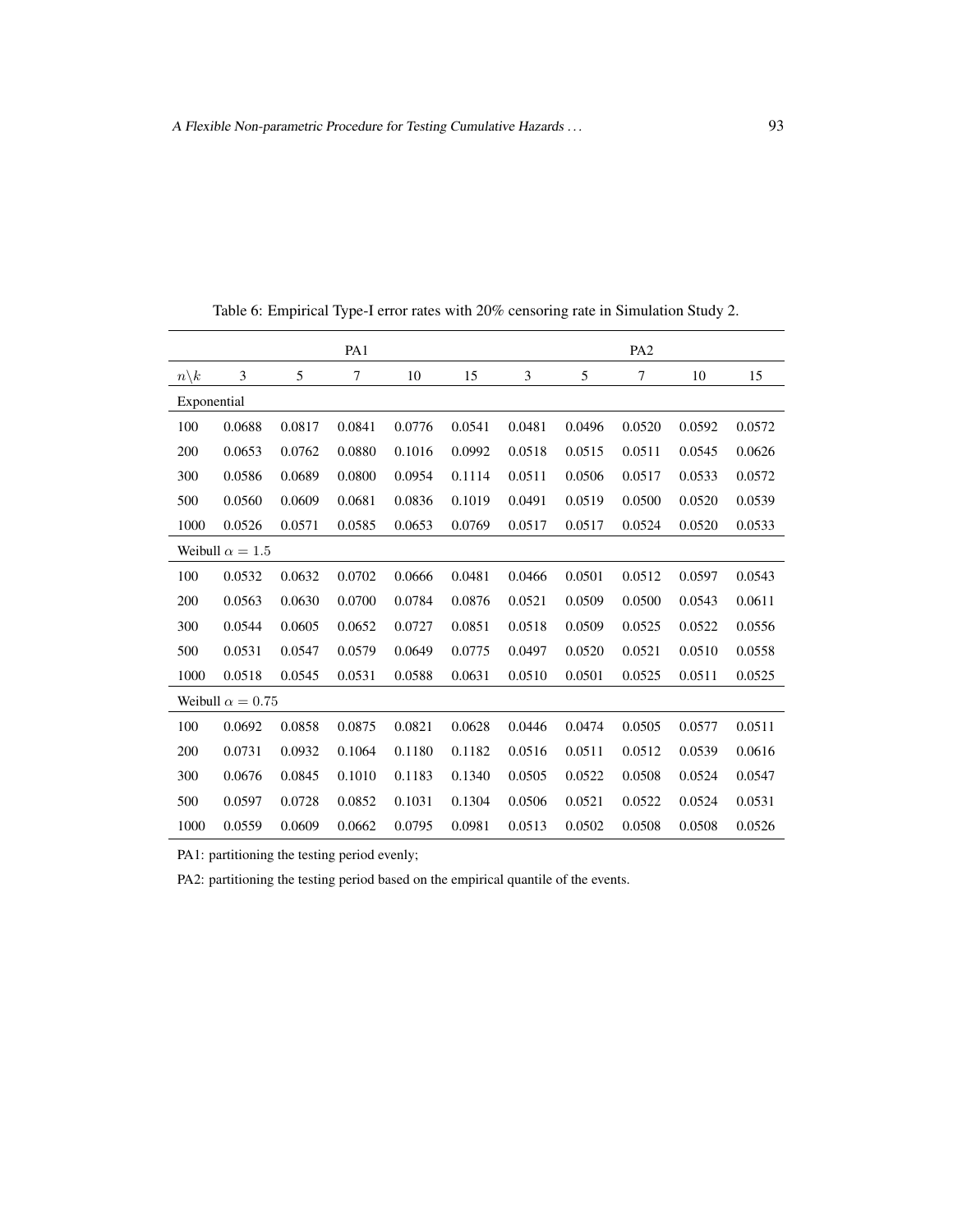|                 |                         |        | PA1    |        |        |        |        | PA <sub>2</sub> |        |        |
|-----------------|-------------------------|--------|--------|--------|--------|--------|--------|-----------------|--------|--------|
| $n\backslash k$ | 3                       | 5      | $\tau$ | 10     | 15     | 3      | 5      | 7               | 10     | 15     |
| Exponential     |                         |        |        |        |        |        |        |                 |        |        |
| 100             | 0.0799                  | 0.0946 | 0.0933 | 0.0890 | 0.0703 | 0.0546 | 0.0603 | 0.0721          | 0.0932 | 0.0611 |
| 200             | 0.0700                  | 0.0881 | 0.0999 | 0.1101 | 0.1076 | 0.0544 | 0.0556 | 0.0614          | 0.0713 | 0.0940 |
| 300             | 0.0621                  | 0.0762 | 0.0915 | 0.1084 | 0.1209 | 0.0532 | 0.0545 | 0.0563          | 0.0622 | 0.0745 |
| 500             | 0.0584                  | 0.0665 | 0.0788 | 0.0952 | 0.1190 | 0.0506 | 0.0507 | 0.0562          | 0.0570 | 0.0629 |
| 1000            | 0.0529                  | 0.0573 | 0.0624 | 0.0729 | 0.0922 | 0.0511 | 0.0502 | 0.0524          | 0.0520 | 0.0551 |
|                 | Weibull $\alpha = 1.5$  |        |        |        |        |        |        |                 |        |        |
| 100             | 0.0640                  | 0.0782 | 0.0843 | 0.0839 | 0.0598 | 0.0522 | 0.0588 | 0.0712          | 0.0896 | 0.0577 |
| 200             | 0.0599                  | 0.0730 | 0.0806 | 0.0962 | 0.1029 | 0.0542 | 0.0550 | 0.0600          | 0.0716 | 0.0949 |
| 300             | 0.0560                  | 0.0631 | 0.0722 | 0.0861 | 0.1036 | 0.0527 | 0.0534 | 0.0561          | 0.0612 | 0.0735 |
| 500             | 0.0528                  | 0.0586 | 0.0630 | 0.0738 | 0.0905 | 0.0521 | 0.0516 | 0.0545          | 0.0568 | 0.0623 |
| 1000            | 0.0507                  | 0.0532 | 0.0569 | 0.0593 | 0.0705 | 0.0506 | 0.0511 | 0.0518          | 0.0534 | 0.0558 |
|                 | Weibull $\alpha = 0.75$ |        |        |        |        |        |        |                 |        |        |
| 100             | 0.0804                  | 0.0972 | 0.0991 | 0.0921 | 0.0783 | 0.0519 | 0.0567 | 0.0690          | 0.0866 | 0.0549 |
| 200             | 0.0826                  | 0.1033 | 0.1175 | 0.1240 | 0.1254 | 0.0537 | 0.0560 | 0.0602          | 0.0694 | 0.0909 |
| 300             | 0.0725                  | 0.0946 | 0.1116 | 0.1299 | 0.1415 | 0.0538 | 0.0538 | 0.0562          | 0.0626 | 0.0743 |
| 500             | 0.0643                  | 0.0819 | 0.0960 | 0.1198 | 0.1480 | 0.0505 | 0.0506 | 0.0533          | 0.0571 | 0.0604 |
| 1000            | 0.0544                  | 0.0620 | 0.0738 | 0.0860 | 0.1137 | 0.0516 | 0.0497 | 0.0528          | 0.0527 | 0.0561 |

<span id="page-19-0"></span>Table 7: Empirical Type-I error rates with 40% censoring rate in Simulation Study 2.

PA2: partitioning the testing period based on the empirical quantile of the events.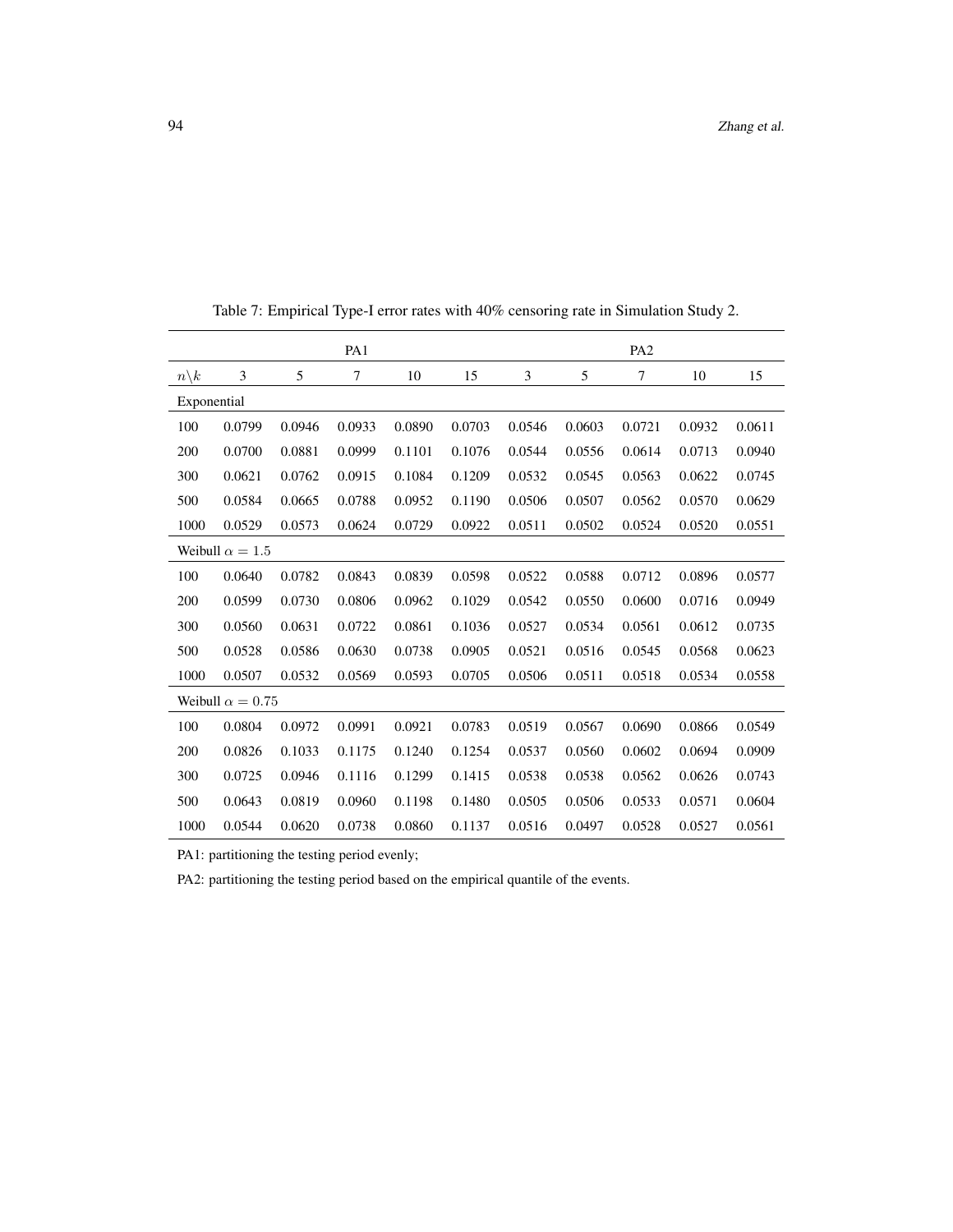are chosen.



<span id="page-20-0"></span>Figure 4: Empirical power curves for (A1) (B1) PH Tests with PA1; (A2) (B2) PH Tests with PA2.

# 4 Application to the Gender Difference in Morality Hazard of Young Adults with AML

Acute myeloid leukemia (AML) is a heterogeneous disease with a varied incidence and mortality rates across different age groups [\(Xie et al., 2003\)](#page-25-4). Age at diagnosis is one of the most critical factors that impacts disease progression of AML. AML is less common (Deschler and Lübbert, 2006) and has a lower risk of death in children and young adults [\(Appelbaum et al., 2006\)](#page-23-11) as compared to older adults. Research in the field has studied the impact of age at diagnosis on the risk of death due to AML, but young adults receive less attention than both younger pediatric and older patient populations [\(Schmidt, 2006;](#page-24-10) Wennström et al., 2016). Besides, gender is another host factor that can influence the risk of mortality. Males have a significantly higher mortality risk than females, and several gene mutations related to the high-risk of AML have been reported to be associated with males [\(Quesada et al., 2019;](#page-24-11) [Yazarloo et al., 2013\)](#page-25-6). [Hossain and Xie](#page-24-12) [\(2015\)](#page-24-12) investigated the sex variation of AML survival in childhood and young adults and identified that males substantially have a higher risk of death than females in the age group of 20-24 years old at diagnosis. In this application, we apply our proposed methodology to study the sex-specific hazard functions of mortality in young adults (20-24 years old) with AML.

We extract 496 young adult patients with an AML diagnosis between the ages of 20 and 24 from the Surveillance, Epidemiology, and End Results (SEER) program registry system from years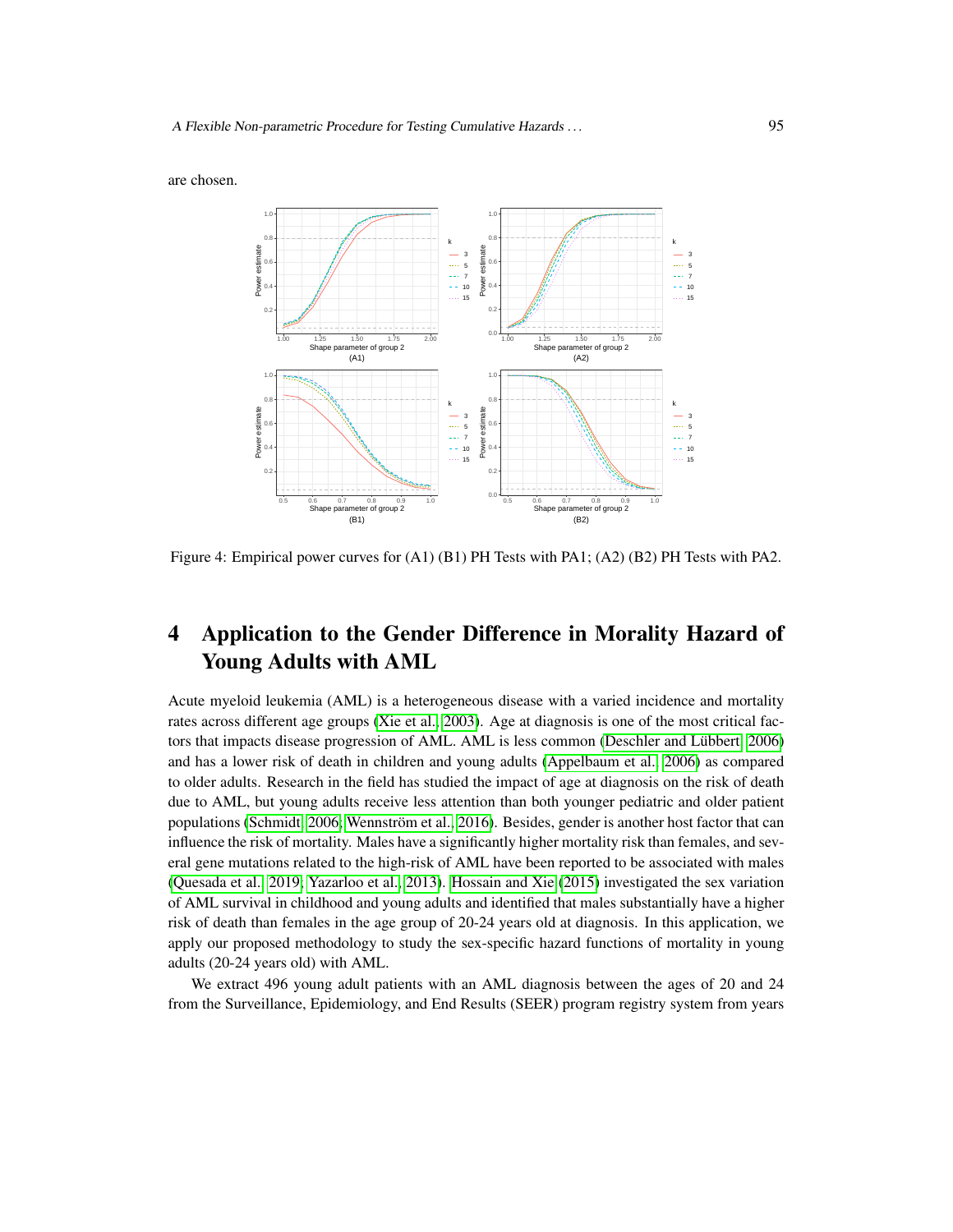1990 to 2017. The majority of patients are female (50.2%) and Caucasian (75.0%). Two hundred and twenty seven events (deaths) were observed under a maximum 10-year follow-up time. The censoring rate is 54.2%. Figure [5](#page-21-0) displays the Kaplan-Meier curves and empirical cumulative hazard curves, respectively, for male and female patients. A change-point of the cumulative hazard function at 30 months is observed for both the gender groups. The log-rank test shows a significant difference in survival rates over time between the two gender groups ( $p = 0.006$ ).



<span id="page-21-0"></span>Figure 5: Kaplan Meier curves (left) and empirical cumulative hazard curves (right) of the death due to AML in different young adult gender groups.

In order to describe the difference by a hazard ratio, we first verify the PH assumption between the two gender groups using the proposed two-sample testing procedure. By choosing  $k = 10$ and partitioning the time axis based on the empirical quantile of the events in both groups, the proposed method gives a  $p$ -value of 0.822. Therefore, we do not reject the null hypothesis of the PH assumption. That is, a hazard ratio is valid to describe the difference in mortality risk between the gender groups. Applying Cox's regression, males are estimated to have  $1.45$  (95% CI = [1.11, 1.87]) times the risk of mortality than females in young adults after the diagnosis of AML. The PH test for a Cox regression model fit [\(Grambsch and Therneau, 1994\)](#page-23-4) demonstrates the proportional hazards ( $p = 0.67$ ) which is consistent to the result of the proposed PH test.

Since a change point of the cumulative hazard function was observed at 30 months in both gender groups, we conduct the proposed one-sample test to test a constant hazard of death in two testing period: 0-30 months and 30-90 months. We prespecify  $k = 5$  and  $H_0(t) = t$ , and partition the time axis evenly on each testing period. The null hypothesis of the constant hazard is not rejected in the male group at 30-90 months ( $p = 0.230$ ), the female group at 0-30 months ( $p = 0.193$ ), and the female group at 30-90 months ( $p = 0.649$ ), but the null hypothesis is rejected in male group at 0-30 months ( $p < 0.001$ ). Thus, the group of young adult females with AML might have a piecewise constant hazard function after diagnosis, where a higher constant risk within the first 30 months and a lower constant risk between 30 and 90 months. Specifying different null hypotheses of a Weibull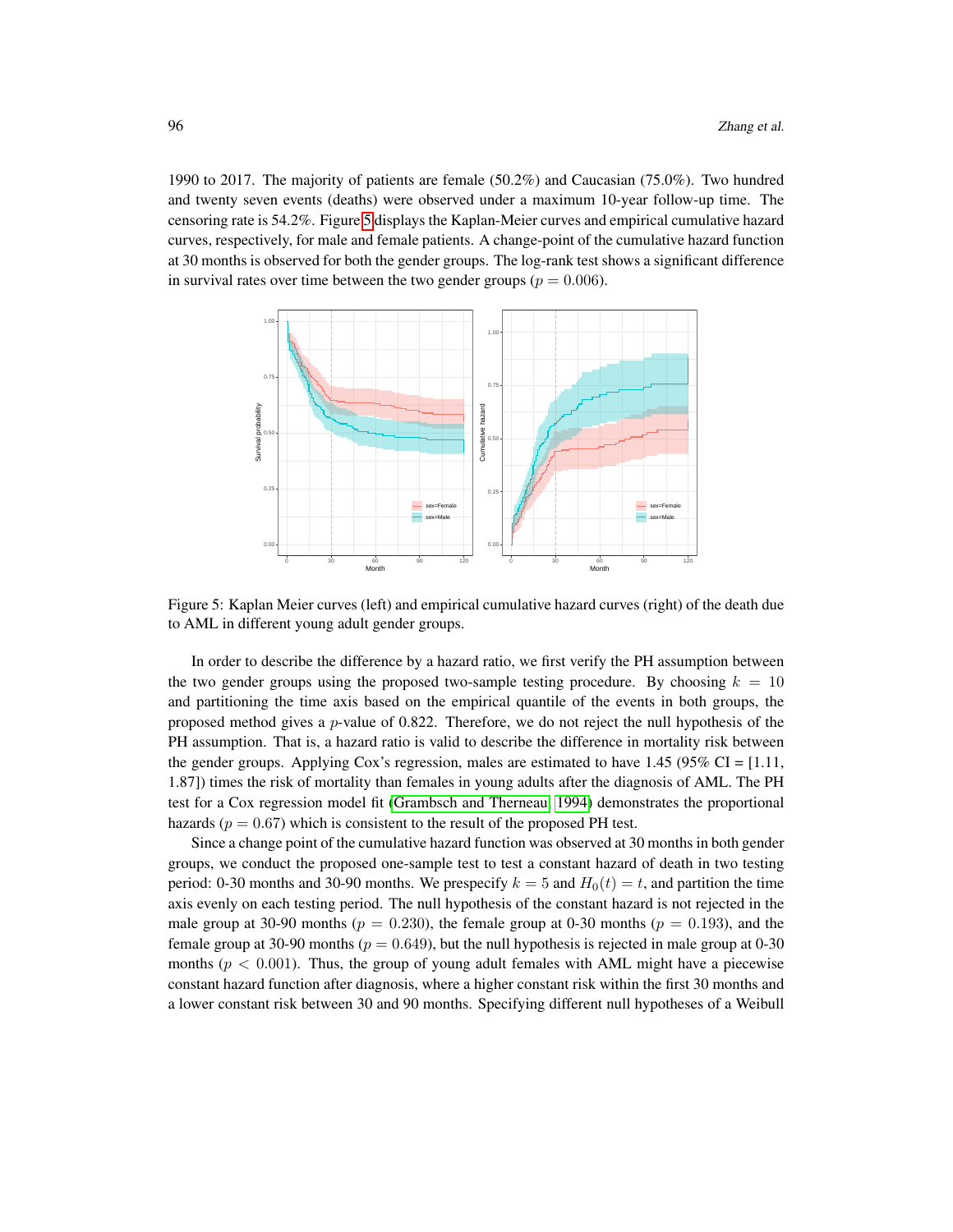hazard with a shape parameter  $\alpha$  ( $H_0(t) = t^{\alpha}$ ) to males at 0-30 months, we cannot reject the null hypothesis when  $\alpha = 0.7$  ( $p = 0.167$ ) and  $\alpha = 0.6$  ( $p = 0.186$ ). It indicates a potential decreasing hazard of mortality in young adult males within the first 30 months after the diagnosis of AML. If we test a constant hazard in 5-25 months for young adult males, the null hypothesis is not rejected  $(p = 0.501)$  using the proposed test.

# 5 Discussion

In this paper, we develop the non-parametric procedures for the hypothesis testing problems for cumulative hazard functions in censored time-to-event data. These procedures can be used (i) to test if the cumulative hazard function in one sample follows a partially known-form hazard on a selected period; and (ii) to test the proportional hazards assumption between two independent samples. The proposed approach is very flexible in practice as it does not restrict the testing period to the entire domain of time. Thus, the testing period can be prespecified based on the scientific question of interest. Extensive simulation studies are carried out to examine the performance of different approaches to choose the number of knots and the partition of time. The simulation results indicate that the proposed methods enjoy a reasonable Type-I error control and a good power in both one-sample and two-sample testing problems. The proposed methodology is applied to the SEER database of young adults (20-24 years old at diagnosis) with AML to investigate the gender difference in mortality risk and the sex-specific mortality hazard functions after AML diagnosis.

In practice, choosing an appropriate number of knots and partitioning the time axis properly are essential when applying the proposed methods. Based on our empirical studies, both better Type-I error control and higher empirical power of the tests are achieved by selecting a smaller number of knots. Slightly Type-I error inflation is observed when choosing a large number of knots in a scenario with small to moderate sample size. However, too sparse knots are difficult to capture the pattern of the true cumulative hazard function. Thus, a moderate number of knots (e.g.  $5-10$ ) is recommended in practice. For the partition of the testing period, avoiding the collapse of interval due to the lack of events prevents the Type-I error inflation issue and achieves higher power. Therefore, we suggest to partition the testing period based on the prior knowledge when testing a known-form hazard and empirical quantile when testing the PH assumption.

The proposed methods are potentially useful in oncology studies. Although it is seldom to observe a constant failure rate of the primary efficacy endpoint on the entire time in cancer clinical trials, the constant hazard might still be true in a certain period of time. Our method may aid physicians to understand the characteristics of disease progression by testing if the cumulative hazard function follows a known-form hazard in a certain period. Testing the proportionality between two hazards is also important in oncology studies. For instance, the widely used log-rank test [\(Peto and](#page-24-13) [Peto, 1972\)](#page-24-13) for testing the difference between the treatment and control groups is powerful when the PH holds between the two independent groups. Compared with other PH tests, our proposed procedure is able to test the PH assumption under a certain period. Our proposed method may help clinicians to report the effect size of treatment versus placebo using a hazard ratio in a certain period even if the PH assumption is not true for the entire time.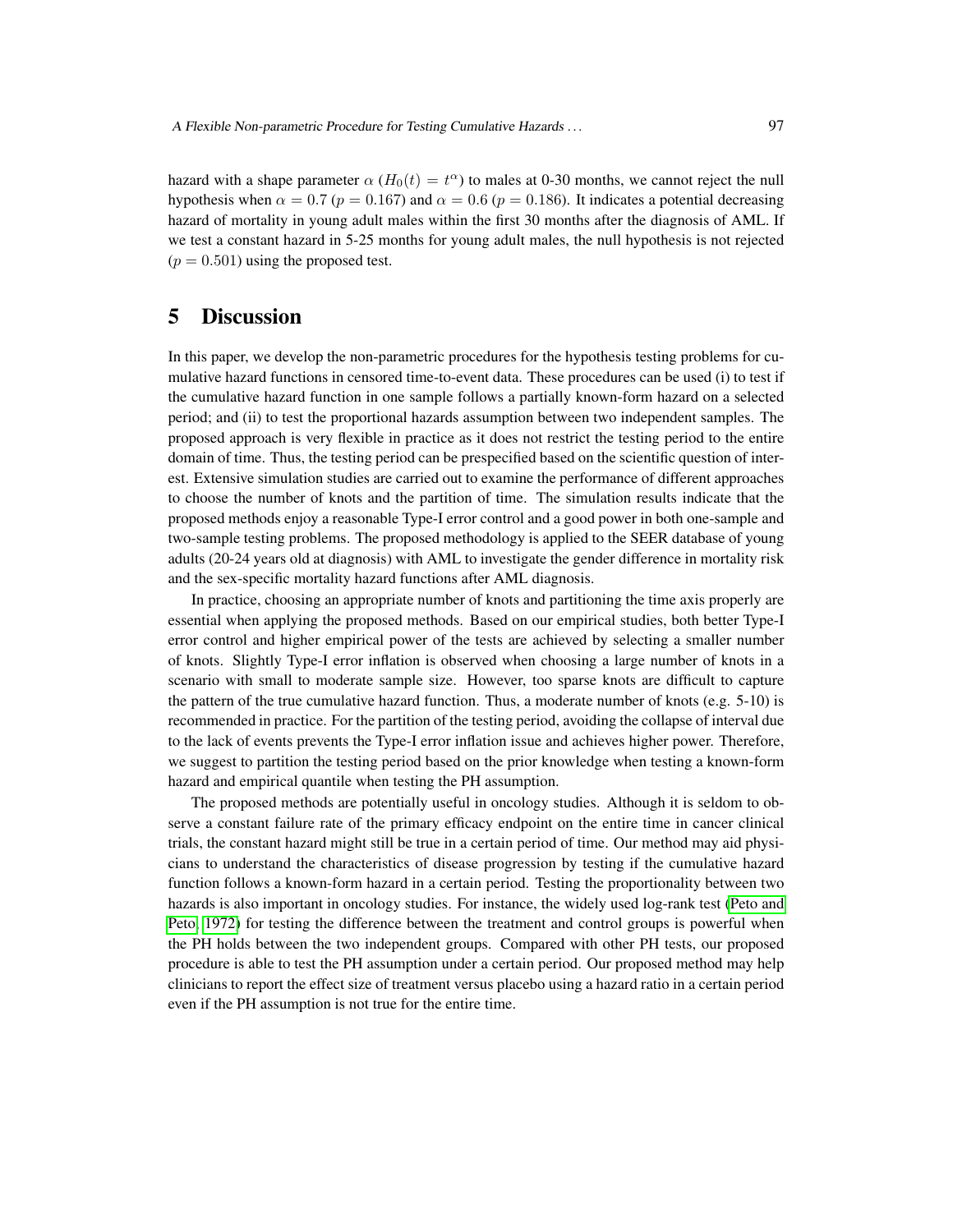# Acknowledgements

We thank the guest editors for the invitation. We would also like to thank the editor and an anonymous referee for their useful comments and suggestions, which have led to an improved version of the paper.

# References

- <span id="page-23-11"></span>Appelbaum, F. R., Gundacker, H., Head, D. R., Slovak, M. L., Willman, C. L., Godwin, J. E., Anderson, J. E., and Petersdorf, S. H. (2006), "Age and acute myeloid leukemia," *Blood*, 107, 3481–3485.
- <span id="page-23-8"></span>Breslow, N. and Crowley, J. (1974), "A large sample study of the life table and product limit estimates under random censorship," *The Annals of Statistics*, 437–453.
- <span id="page-23-9"></span>Casella, G. and Berger, R. L. (2001), *Statistical inference*, Cengage Learning.
- <span id="page-23-7"></span>Chen, T.-T. (2013), "Statistical issues and challenges in immuno-oncology," *Journal for ImmunoTherapy of Cancer*, 1, 1–9.
- <span id="page-23-1"></span>Cox, D. R. (1972), "Regression models and life-tables," *Journal of the Royal Statistical Society: Series B (Methodological)*, 34, 187–202.
- <span id="page-23-3"></span>Dabrowska, D. M., Doksum, K. A., and Song, J.-K. (1989), "Graphical comparison of cumulative hazards for two populations," *Biometrika*, 76, 763–773.
- <span id="page-23-10"></span>Deschler, B. and Lübbert, M. (2006), "Acute myeloid leukemia: epidemiology and etiology," *Cancer: Interdisciplinary International Journal of the American Cancer Society*, 107, 2099–2107.
- <span id="page-23-5"></span>Deshpande, J. V. and Sengupta, D. (1995), "Testing the hypothesis of proportional hazards in two populations," *Biometrika*, 82, 251–261.
- <span id="page-23-2"></span>Gill, R. and Schumacher, M. (1987), "A simple test of the proportional hazards assumption," *Biometrika*, 74, 289–300.
- <span id="page-23-4"></span>Grambsch, P. M. and Therneau, T. M. (1994), "Proportional hazards tests and diagnostics based on weighted residuals," *Biometrika*, 81, 515–526.
- <span id="page-23-0"></span>Han, G., Schell, M. J., Zhang, H., Zelterman, D., Pusztai, L., Adelson, K., and Hatzis, C. (2017), "Testing violations of the exponential assumption in cancer clinical trials with survival endpoints," *Biometrics*, 73, 687–695.
- <span id="page-23-6"></span>Hodi, F. S., O'Day, S. J., McDermott, D. F., Weber, R. W., Sosman, J. A., Haanen, J. B., Gonzalez, R., Robert, C., Schadendorf, D., Hassel, J. C., et al. (2010), "Improved survival with ipilimumab in patients with metastatic melanoma," *New England Journal of Medicine*, 363, 711–723.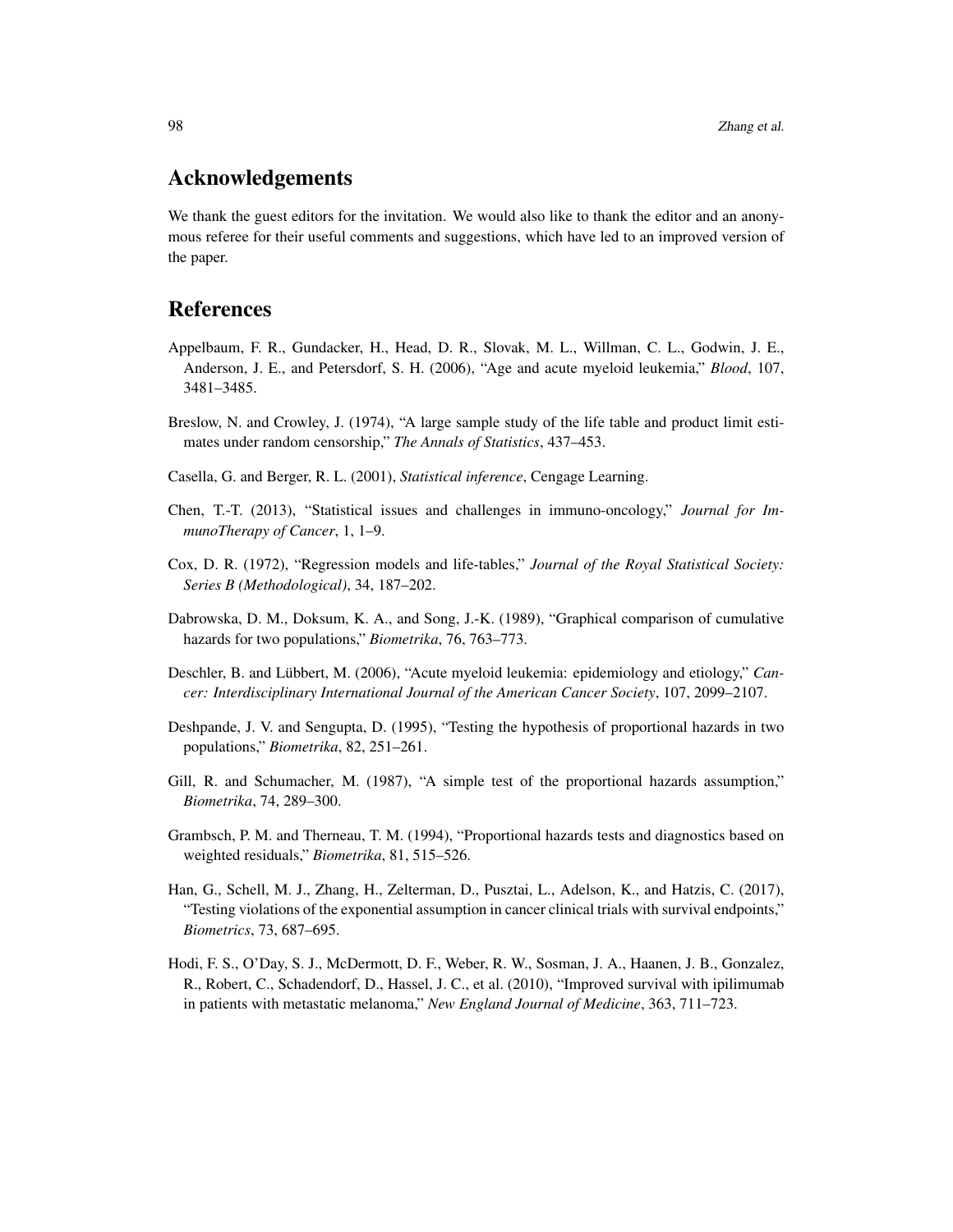- <span id="page-24-1"></span>Hollander, M. and Pena, E. A. (1992), "A chi-squared goodness-of-fit test for randomly censored data," *Journal of the American Statistical Association*, 87, 458–463.
- <span id="page-24-0"></span>Hollander, M. and Proschan, F. (1979), "Testing to determine the underlying distribution using randomly censored data," *Biometrics*, 393–401.
- <span id="page-24-12"></span>Hossain, M. J. and Xie, L. (2015), "Sex disparity in childhood and young adult acute myeloid leukemia (AML) survival: Evidence from US population data," *Cancer Epidemiology*, 39, 892– 900.
- <span id="page-24-7"></span>Kaplan, E. L. and Meier, P. (1958), "Nonparametric estimation from incomplete observations," *Journal of the American Statistical Association*, 53, 457–481.
- <span id="page-24-2"></span>Li, G. and Doss, H. (1993), "Generalized Pearson-Fisher chi-square goodness-of-fit tests, with applications to models with life history data," *The Annals of Statistics*, 772–797.
- <span id="page-24-9"></span>Muirhead, R. J. (1982), *Aspects of multivariate statistical theory*, vol. 197, John Wiley & Sons.
- <span id="page-24-8"></span>Mushfiqur Rashid, M., Chen, M.-H., and Ganter, S. L. (2000), "Nonparametric analysis of a multigroup incompletely ranked item response data," *Journal of Nonparametric Statistics*, 12, 245– 264.
- <span id="page-24-13"></span>Peto, R. and Peto, J. (1972), "Asymptotically efficient rank invariant test procedures," *Journal of the Royal Statistical Society: Series A (General)*, 135, 185–198.
- <span id="page-24-11"></span>Quesada, A. E., Routbort, M. J., DiNardo, C. D., Bueso-Ramos, C. E., Kanagal-Shamanna, R., Khoury, J. D., Thakral, B., Zuo, Z., Yin, C. C., Loghavi, S., et al. (2019), "DDX41 mutations in myeloid neoplasms are associated with male gender, TP53 mutations and high-risk disease," *American Journal of Hematology*, 94, 757–766.
- <span id="page-24-4"></span>Sahoo, S. and Sengupta, D. (2016), "On graphical tests for proportionality of hazards in two samples," *Statistics in Medicine*, 35, 942–956.
- <span id="page-24-5"></span>— (2017), "Testing the hypothesis of increasing hazard ratio in two samples," *Computational Statistics & Data Analysis*, 114, 119–129.
- <span id="page-24-10"></span>Schmidt, C. (2006), "Lack of progress in teen and young adult cancers concerns researchers, prompts study," *Journal of the National Cancer Institute*, 98, 1760–1763.
- <span id="page-24-6"></span>Small, E. J., Schellhammer, P. F., Higano, C. S., Redfern, C. H., Nemunaitis, J. J., Valone, F. H., Verjee, S. S., Jones, L. A., and Hershberg, R. M. (2006), "Placebo-controlled phase III trial of immunologic therapy with sipuleucel-T (APC8015) in patients with metastatic, asymptomatic hormone refractory prostate cancer," *Journal of Clinical Oncology*, 24, 3089–3094.
- <span id="page-24-3"></span>Smuts, M., Allison, J., and Santana, L. (2019), "New goodness-of-fit tests for exponentiality based on a conditional moment characterisation," *ORiON*, 35, 145–160.